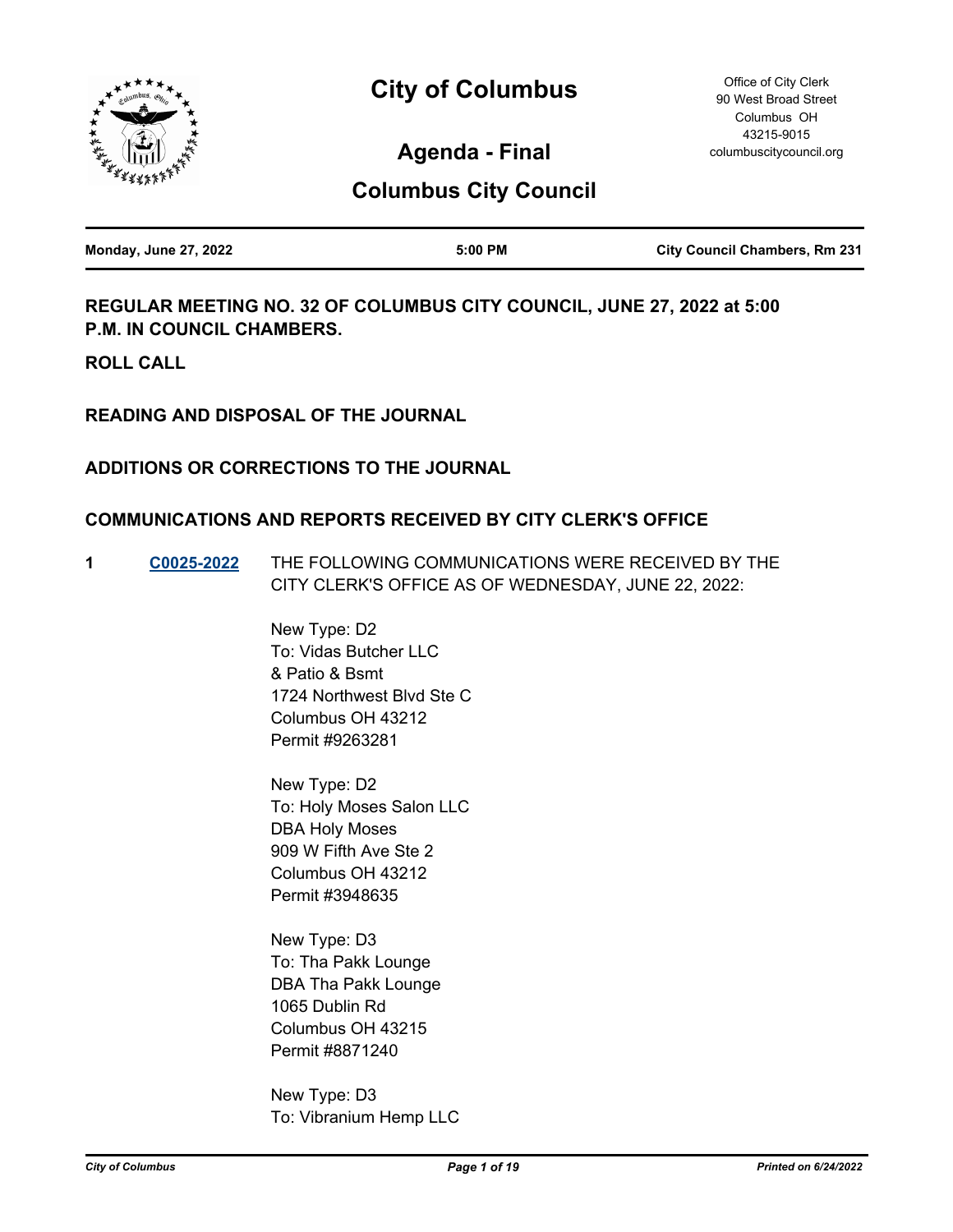1509 East Main Street Columbus OH 43205 Permit #9264100

New Type: D5 To: Consolidated Services & Management LLC DBA Consolidated Services & Management 4315 Lockbourne Industrial Pk Columbus OH 43207 Permit #1695455

Advertise Date: 6/25/22 Agenda Date: 6/27/22 Return Date: 7/7/22

# **RESOLUTIONS OF EXPRESSION**

## **BROWN**

- **2 [0137X-2022](http://columbus.legistar.com/gateway.aspx?m=l&id=/matter.aspx?key=123456)** To congratulate Basecamp Recovery Center on the opening of their new recovery center in East Columbus and express gratitude for their efforts to help Columbus residents overcome substance abuse addiction.
	- *Sponsors:* Elizabeth Brown, Nicholas Bankston, Lourdes Barroso De Padilla, Rob Dorans, Shayla Favor, Shannon G. Hardin and Emmanuel V. Remy

# **ADDITIONS OR CORRECTIONS TO THE AGENDA**

## **FR FIRST READING OF 30-DAY LEGISLATION**

## **FINANCE: E. BROWN CHR. BANKSTON REMY HARDIN**

- **FR-1 [1710-2022](http://columbus.legistar.com/gateway.aspx?m=l&id=/matter.aspx?key=123231)** To authorize the Finance and Management Director to enter into a Universal Term Contract for the option to purchase Automotive Batteries with Crown Battery Manufacturing, Inc.; and to authorize the expenditure of \$1.00 from General Budget Reservation BRPO002025. (\$1.00).
- **FR-2 [1754-2022](http://columbus.legistar.com/gateway.aspx?m=l&id=/matter.aspx?key=123275)** To authorize the Finance and Management Director to enter into Universal Term Contracts for the option to purchase OEM Truck Parts with Rush Truck Centers of Ohio, Inc. and Truck Country of Indiana, Inc. dba Stoops Freightliner; and to authorize the expenditure of \$2.00 from General Budget Reservation BRPO002025. (\$2.00).

## **RECREATION & PARKS: E. BROWN, CHR. REMY BANKSTON HARDIN**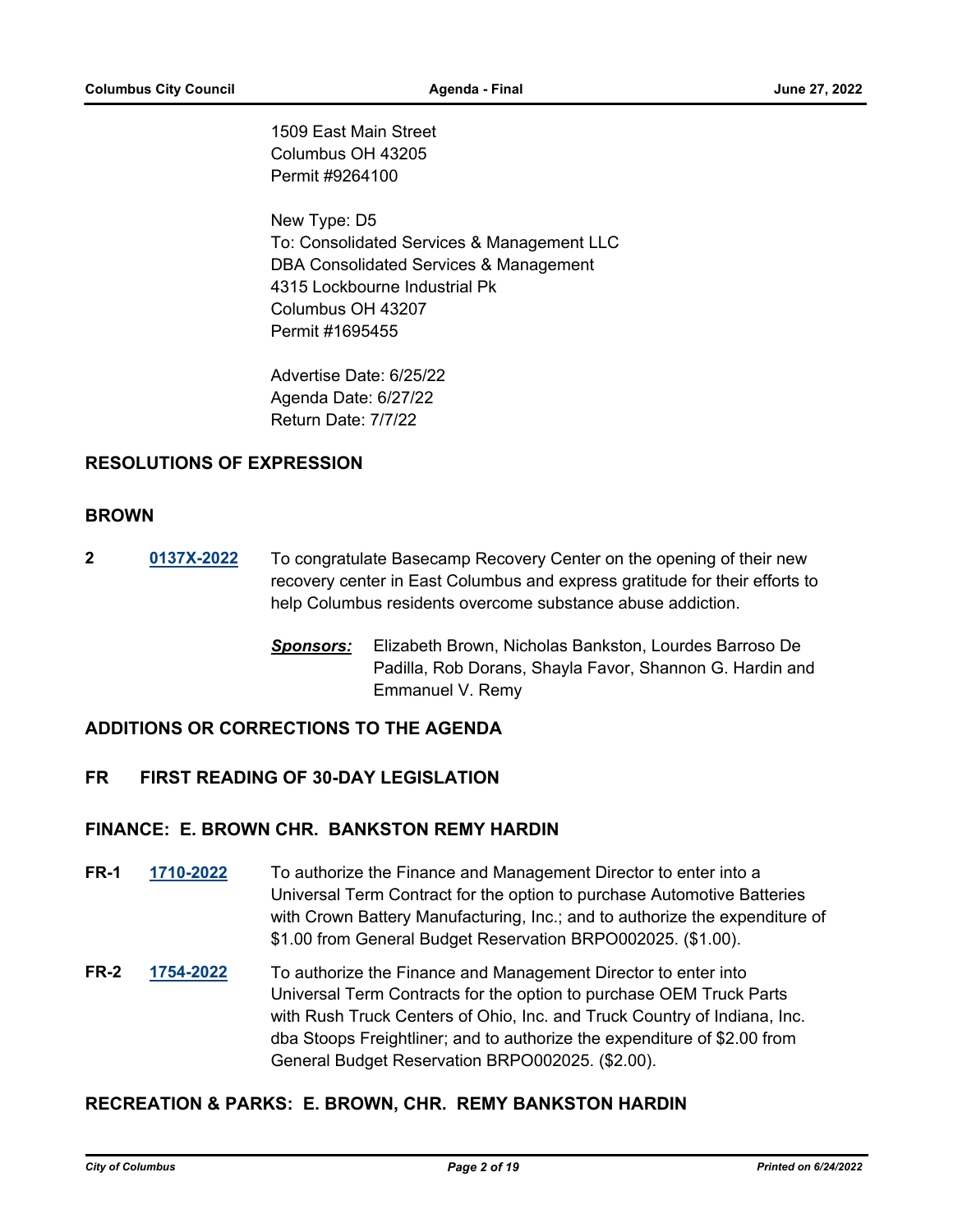| FR-3 | 1332-2022 | To authorize and direct the City Auditor to establish an auditor's                                                                                                                                                                |
|------|-----------|-----------------------------------------------------------------------------------------------------------------------------------------------------------------------------------------------------------------------------------|
|      |           | certificate in the amount of \$250,000.00 for various expenditures for                                                                                                                                                            |
|      |           | labor, materials, and equipment in conjunction with facility improvements                                                                                                                                                         |
|      |           | within the Recreation and Parks Department; and to authorize the                                                                                                                                                                  |
|      |           | expenditure of \$250,000.00 from the Voted Recreation and Parks Bond                                                                                                                                                              |
|      |           | Fund. (\$250,000.00)                                                                                                                                                                                                              |
|      |           | $\mathbf{a}$ , and the same contract and the same contract of the same contract of the same contract of the same contract of the same contract of the same contract of the same contract of the same contract of the same contrac |

**FR-4 [1599-2022](http://columbus.legistar.com/gateway.aspx?m=l&id=/matter.aspx?key=123119)** To authorize and direct the City Auditor to establish an auditor's certificate in the amount of \$1,000,000.00 for the reimbursement of staff time related to the administration of Recreation and Parks 2021-2022 Capital Improvement Projects; and to authorize the expenditure of \$1,000,000.00 from the Voted Recreation and Parks Bond Fund. (\$1,000,000.00)

# **PUBLIC UTILITIES: DORANS, CHR. BANKSTON REMY HARDIN**

| <b>FR-5</b> | 1586-2022 | To authorize the City Attorney to spend City funds to acquire and accept<br>in good faith certain fee simple and lesser real estate located in the<br>vicinity of Long Street and Spring Street, and contract for associated<br>professional services in order for the Department of Public Utilities to<br>timely complete the acquisition of Real Estate for the ST-21, ST-22,<br>ST-23 Improvements; to authorize an appropriation, transfer within and<br>expenditure of up to \$650.000.00 from the Storm PayGo Carryover Fund,<br>and to authorize an amendment to the 2021 Capital Improvement Budget.<br>(\$650,000.00) |
|-------------|-----------|---------------------------------------------------------------------------------------------------------------------------------------------------------------------------------------------------------------------------------------------------------------------------------------------------------------------------------------------------------------------------------------------------------------------------------------------------------------------------------------------------------------------------------------------------------------------------------------------------------------------------------|
| FR-6        | 1600-2022 | To authorize the Director of Public Utilities to enter into a contract with<br>Superior Building Services, LLC for boiler maintenance services at<br>various Department of Public Utilities, Division of Sewerage and<br>Drainage and Division of Water facilities; and to authorize the expenditure<br>of \$219,900.00 from the Sewer Operating Sanitary Fund and \$50,000.00<br>from the Water Operating Fund. (\$269,900.00)                                                                                                                                                                                                 |
| <b>FR-7</b> | 1624-2022 | To authorize the Director of Public Utilities to renew and increase the<br>professional engineering services agreement with Hatch Associates<br>Consultants, Inc. for the Division of Sewerage & Drainage (DOSD) Roof<br>Replacements, No. 2 Project; for the Division of Sewerage & Drainage;<br>and to authorize an expenditure up to \$180,000.00 within the Sewer<br>General Obligations Bond Fund. (\$180,000.00)                                                                                                                                                                                                          |
| FR-8        | 1717-2022 | To authorize the Director of Public Utilities to modify and extend the<br>contract with Ohio Basement Authority, for the Volunteer Sump Pump<br>Program - Blueprint North Linden 1, Phase 2 Project; for the Division of<br>Sewerage & Drainage. (\$0.00)                                                                                                                                                                                                                                                                                                                                                                       |
| FR-9        | 1752-2022 | To authorize the Director of Public Utilities to modify and increase the<br>professional engineering services agreement with Black & Veatch<br>Corporation, for the Division of Sewerage & Drainage's Wastewater<br>Treatment Facilities Upgrade, General Program #4 Project; to authorize a                                                                                                                                                                                                                                                                                                                                    |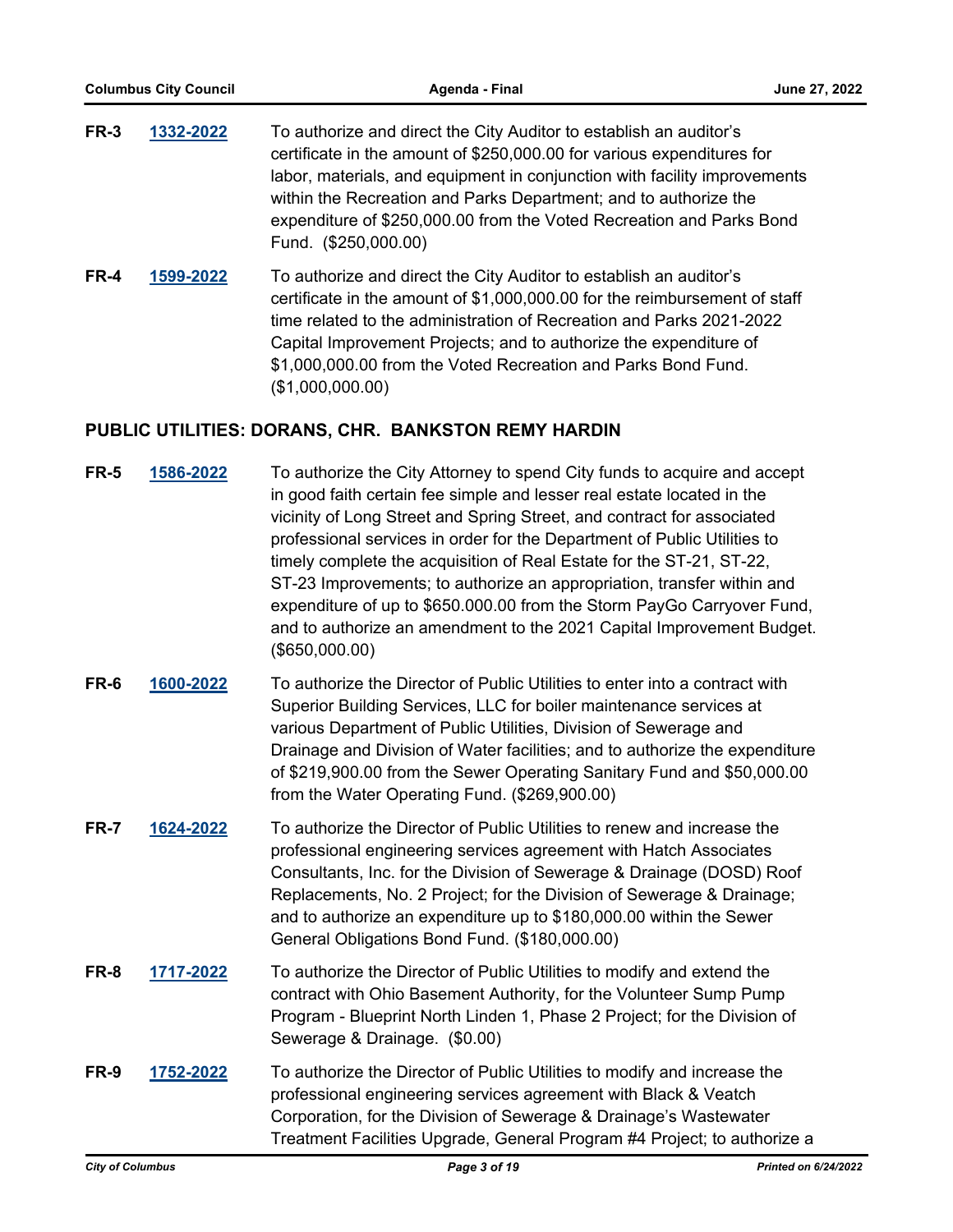transfer and expenditure up to \$500,000.00 within the Sanitary Sewer General Obligation Bond Fund; and to amend the 2021 Capital Improvement Budget. (\$500,000.00)

- **FR-10 [1753-2022](http://columbus.legistar.com/gateway.aspx?m=l&id=/matter.aspx?key=123274)** To authorize the Director of Public Utilities to modify and increase the professional engineering services agreement with Osborn Engineering for the Division of Water (DOW) Safety Improvements Project; to authorize a transfer and expenditure up to \$400,025.00 within the Water General Obligation Bonds Fund; and to amend the 2021 Capital Improvements Budget. (\$400,025.00)
- **FR-11 [1762-2022](http://columbus.legistar.com/gateway.aspx?m=l&id=/matter.aspx?key=123283)** To authorize the Director of the Department of Public Utilities to renew and increase the 2018 General Architectural Services agreement for the Division of Water's Supply Group, with PRIME AE Group, Inc.; and to authorize an expenditure up to \$300,000.00 within the Water General Obligations Bond Fund. (\$300,000.00)

### **HOUSING: FAVOR, CHR. BANKSTON BROWN HARDIN**

| <b>FR-12</b> | 1868-2022 | To amend the AC Humko Community Reinvestment Area to align with the<br>recent changes contained in Chapter 4565 of the Columbus City Codes;<br>and to amend the geographic boundaries of AC Humko Community<br>Reinvestment Area.                                                                                                                                                                                       |
|--------------|-----------|-------------------------------------------------------------------------------------------------------------------------------------------------------------------------------------------------------------------------------------------------------------------------------------------------------------------------------------------------------------------------------------------------------------------------|
| <b>FR-13</b> | 1869-2022 | To amend the Cleveland Avenue Community Reinvestment Area to align<br>with the updates located in Chapter 4565 of the Columbus City Code.                                                                                                                                                                                                                                                                               |
| <b>FR-14</b> | 1870-2022 | To amend the Far South Community Reinvestment Area to make<br>modifications to align with the updates located in Chapter 4565 of the<br><b>Columbus City Codes.</b>                                                                                                                                                                                                                                                     |
| <b>FR-15</b> | 1871-2022 | To amend the Far West Broad Community Reinvestment Area to align<br>with the recent changes contained in Chapter 4565 of the Columbus City<br>Codes; and to amend the geographic boundaries of the Far West Broad<br><b>Community Reinvestment Area.</b>                                                                                                                                                                |
| <b>FR-16</b> | 1872-2022 | To amend the Franklinton/Area G Community Reinvestment Area to make<br>modifications to align with the updates located in Chapter 4565 of the<br><b>Columbus City Codes.</b>                                                                                                                                                                                                                                            |
| <b>FR-17</b> | 1873-2022 | To amend the Grandview Crossing Community Reinvestment Area to<br>make modifications to align with the updates located in Chapter 4565 of<br>the Columbus City Codes; and to set forth the circumstances under which<br>a combined parcel resulting from the combination of a parcel within the<br>original CRA boundaries and parcel(s) outside of the original CRA<br>boundaries will be deemed to be within the CRA. |
| <b>FR-18</b> | 1874-2022 | To amend the Northland Community Reinvestment Area to make<br>modifications to align with the updates located in Chapter 4565 of the<br>Columbus City Codes; and to set forth the circumstances under which a                                                                                                                                                                                                           |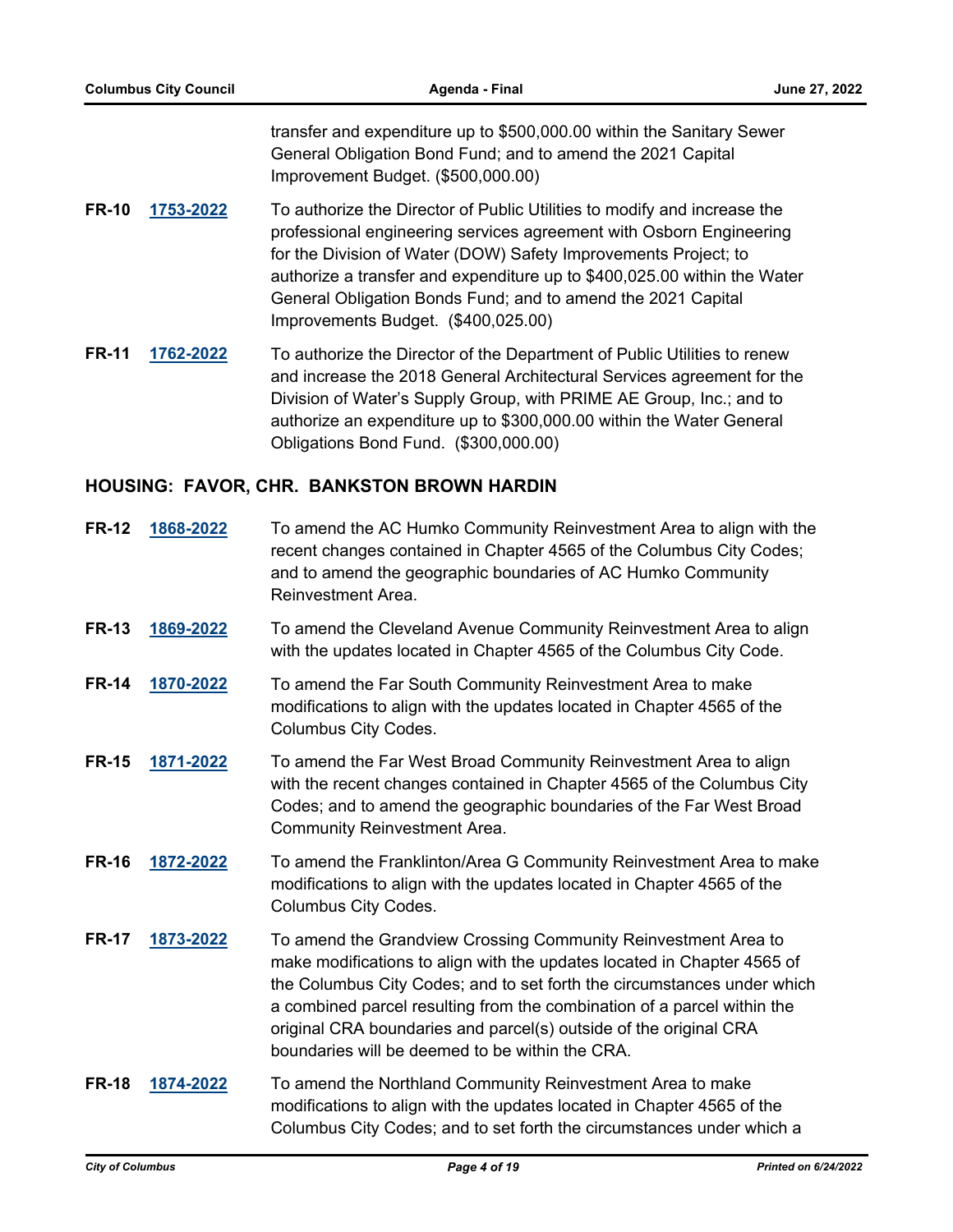combined parcel resulting from the combination of a parcel within the original CRA boundaries and parcel(s) outside of the original CRA boundaries will be deemed to be within the CRA.

- **FR-19 [1875-2022](http://columbus.legistar.com/gateway.aspx?m=l&id=/matter.aspx?key=123408)** To amend the Quarry Community Reinvestment Area to make modifications to align with the updates located in Chapter 4565 of the Columbus City Codes; and to set forth the circumstances under which a combined parcel resulting from the combination of a parcel within the original CRA boundaries and parcel(s) outside of the original CRA boundaries will be deemed to be within the CRA.
- **FR-20 [1876-2022](http://columbus.legistar.com/gateway.aspx?m=l&id=/matter.aspx?key=123409)** To amend the Weinland Park-University/Area F Community Reinvestment Area to align with the recent changes contained in Chapter 4565 of the Columbus City Code; and to amend the geographic boundaries of the Weinland Park Community Reinvestment Area.
- **FR-21 [1877-2022](http://columbus.legistar.com/gateway.aspx?m=l&id=/matter.aspx?key=123410)** To amend the Fifth by Northwest Community Reinvestment Area to align with the recent changes contained in Chapter 4565 of the Columbus City Codes; and to amend the geographic boundaries of the Fifth by Northwest Community Reinvestment Area.
- **FR-22 [1878-2022](http://columbus.legistar.com/gateway.aspx?m=l&id=/matter.aspx?key=123411)** To amend the Kenny and Henderson Community Reinvestment Area to make modifications to align with the updates located in Chapter 4565 of the Columbus City Code; and to set forth the circumstances under which a combined parcel resulting from the combination of a parcel within the original CRA boundaries and parcel(s) outside of the original CRA boundaries will be deemed to be within the CRA.
- **FR-23 [1879-2022](http://columbus.legistar.com/gateway.aspx?m=l&id=/matter.aspx?key=123412)** To amend the Brookwood Community Reinvestment Area to make modifications to align with the updates located in Chapter 4565 of the Columbus City Code.
- **FR-24 [1880-2022](http://columbus.legistar.com/gateway.aspx?m=l&id=/matter.aspx?key=123413)** To amend the Milo Grogan Community Reinvestment Area to make modifications to align with the updates located in Chapter 4565 of the Columbus City Code.
- **FR-25 [1881-2022](http://columbus.legistar.com/gateway.aspx?m=l&id=/matter.aspx?key=123414)** To amend the Hilltop/Area D Community Reinvestment Area to make modifications to align with the updates located in Chapter 4565 of the Columbus City Code; and to set forth the circumstances under which a combined parcel resulting from the combination of a parcel within the original CRA boundaries and parcel(s) outside of the original CRA boundaries will be deemed to be within the CRA.
- **FR-26 [1882-2022](http://columbus.legistar.com/gateway.aspx?m=l&id=/matter.aspx?key=123415)** To amend the North Central Community Reinvestment Area to make modifications to align with the updates located in Chapter 4565 of the Columbus City Code; and to set forth the circumstances under which a combined parcel resulting from the combination of a parcel within the original CRA boundaries and parcel(s) outside of the original CRA boundaries will be deemed to be within the CRA.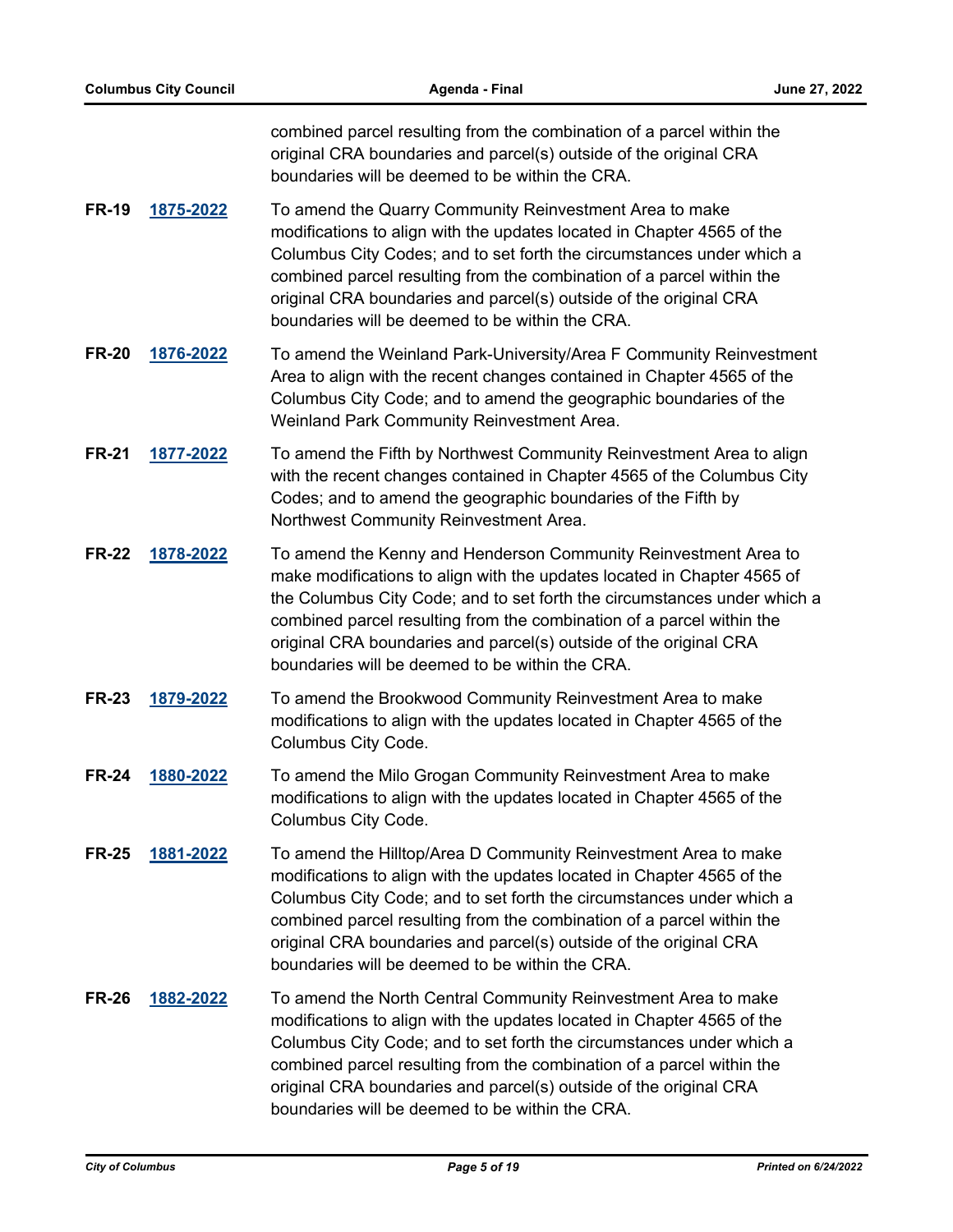| <b>FR-27</b> | 1883-2022 | To amend the Far East Community Reinvestment Area to make<br>modifications to align with the updates located in Chapter 4565 of the<br>Columbus City Code; to set forth the circumstances under which a<br>combined parcel resulting from the combination of a parcel within the<br>original CRA boundaries and parcel(s) outside of the original CRA<br>boundaries will be deemed to be within the CRA; and to further clarify<br>exemption requirements.  |
|--------------|-----------|-------------------------------------------------------------------------------------------------------------------------------------------------------------------------------------------------------------------------------------------------------------------------------------------------------------------------------------------------------------------------------------------------------------------------------------------------------------|
| <b>FR-28</b> | 1884-2022 | To amend the Short North Community Reinvestment Area to make<br>modifications to align with the updates located in Chapter 4565 of the<br>Columbus City Code; and to set forth the circumstances under which a<br>combined parcel resulting from the combination of a parcel within the<br>original CRA boundaries and parcel(s) outside of the original CRA<br>boundaries will be deemed to be within the CRA.                                             |
| <b>FR-29</b> | 1885-2022 | To amend the Southside/Area C Community Reinvestment Area to make<br>modifications to align with the updates located in Chapter 4565 of the<br>Columbus City Code; to amend the boundaries of this CRA and to set<br>forth the circumstances under which a combined parcel resulting from the<br>combination of a parcel within the original CRA boundaries and parcel(s)<br>outside of the original CRA boundaries will be deemed to be within the<br>CRA. |
| <b>FR-30</b> | 1886-2022 | To amend the Near East Community Reinvestment Area to make<br>modifications to align with the updates located in Chapter 4565 of the<br>Columbus City Code; and to set forth the circumstances under which a<br>combined parcel resulting from the combination of a parcel within the<br>original CRA boundaries and parcel(s) outside of the original CRA<br>boundaries will be deemed to be within the CRA.                                               |
| <b>FR-31</b> | 1887-2022 | To amend the Far East Community Reinvestment Area to make<br>modifications to align with the updates located in Chapter 4565 of the<br>Columbus City Code; to set forth the circumstances under which a<br>combined parcel resulting from the combination of a parcel within the<br>original CRA boundaries and parcel(s) outside of the original CRA<br>boundaries will be deemed to be within the CRA; and to further clarify<br>exemption requirements.  |
| <b>FR-32</b> | 1888-2022 | To amend the Linden Community Reinvestment Area to make<br>modifications to align with the updates located in Chapter 4565 of the<br>Columbus City Code.                                                                                                                                                                                                                                                                                                    |
| <b>FR-33</b> | 1889-2022 | To amend the Northeast Community Reinvestment Area to make<br>modifications to align with the updates located in Chapter 4565 of the<br>Columbus City Code.                                                                                                                                                                                                                                                                                                 |
| <b>FR-34</b> | 1890-2022 | To amend the Southeast Community Reinvestment Area to make<br>modifications to align with the updates located in Chapter 4565 of the<br>Columbus City Code.                                                                                                                                                                                                                                                                                                 |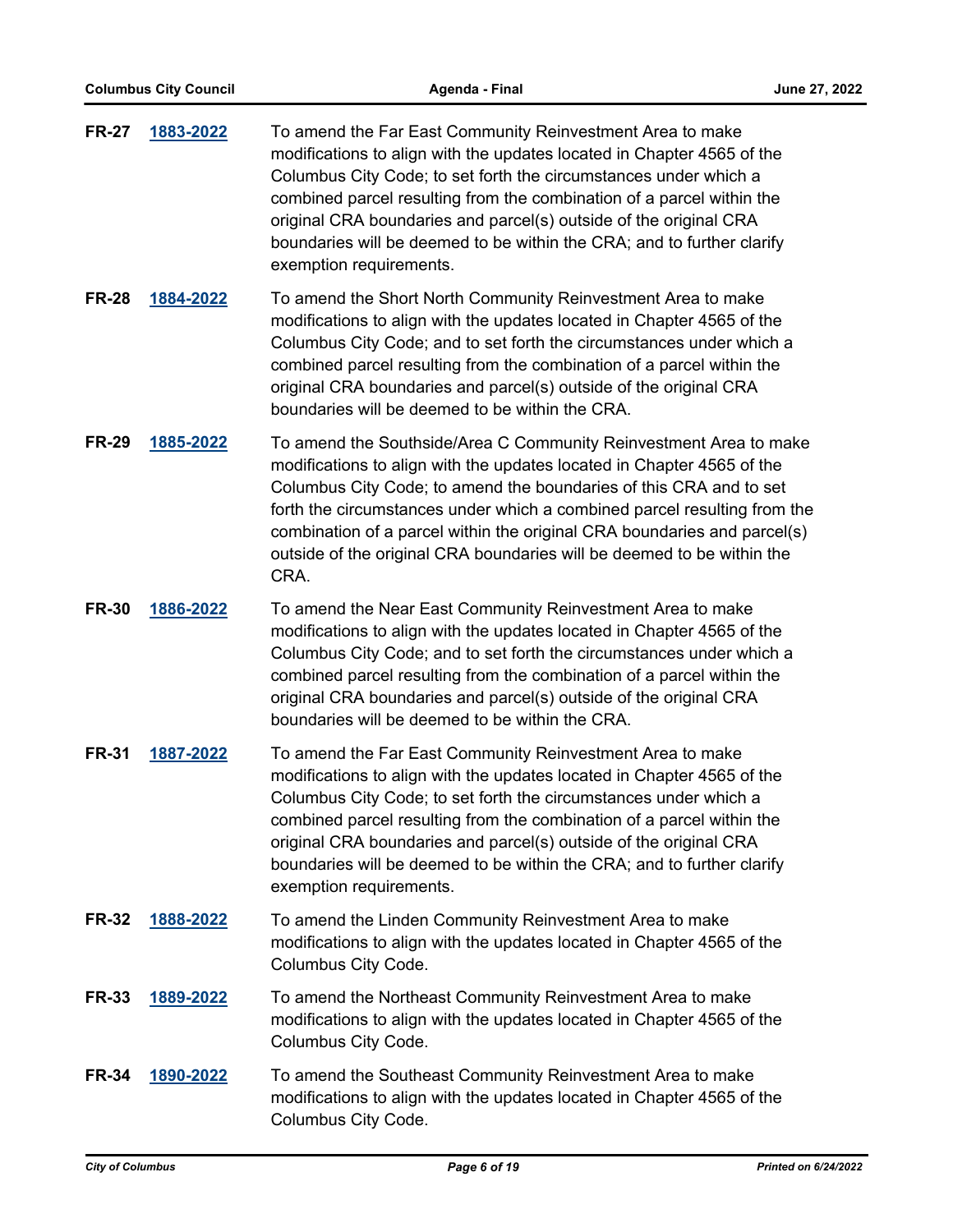| <b>FR-35</b> | 1891-2022 | To amend the 161 Community Reinvestment Area to make modifications<br>to align with the updates located in Chapter 4565 of the Columbus City<br>Code. |
|--------------|-----------|-------------------------------------------------------------------------------------------------------------------------------------------------------|
| <b>FR-36</b> | 1892-2022 | To amend the Livingston and James Community Reinvestment Area to                                                                                      |

make modifications to align with the updates located in Chapter 4565 of the Columbus City Code; and to set forth the circumstances under which a combined parcel resulting from the combination of a parcel within the original CRA boundaries and parcel(s) outside of the original CRA boundaries will be deemed to be within the CRA.

# **HEALTH & HUMAN SERVICES: FAVOR, CHR. BARROSO DE PADILLA BROWN HARDIN**

- **FR-37 [1525-2022](http://columbus.legistar.com/gateway.aspx?m=l&id=/matter.aspx?key=123043)** To authorize and direct the Board of Health to enter into contract with Franklin County Public Health for emergency preparedness activities; to authorize the expenditure of \$179,522.91 from the Health Department Grants Fund. (\$179,522.91)
- **FR-38 [1566-2022](http://columbus.legistar.com/gateway.aspx?m=l&id=/matter.aspx?key=123084)** To authorize and direct the Board of Health to accept a grant from the Ohio Department of Health for the Public Health Emergency Preparedness Program in the amount of \$825,660.00; to authorize the appropriation of \$825,660.00 to the Health Department in the Health Department Grants Fund. (\$825,660.00)

## **PUBLIC SAFETY: REMY, CHR. BARROSO DE PADILLA DORANS HARDIN**

- **FR-39 [1644-2022](http://columbus.legistar.com/gateway.aspx?m=l&id=/matter.aspx?key=123164)** To authorize the Public Safety Director to modify the contract with ShotSpotter, Inc. to continue the use of a gunfire detection, alert, and analysis pilot program; to authorize the expenditure of \$840,000.00 from the General Fund. (\$840,000.00)
- **FR-40 [1650-2022](http://columbus.legistar.com/gateway.aspx?m=l&id=/matter.aspx?key=123170)** To authorize an appropriation of \$2,787,720.37 from the unappropriated balance of the Law Enforcement Contraband Seizure Fund to the Division of Police to fund travel and training needs, software maintenance and licenses, maintenance services, and community education expenses for the Division of Police. (\$2,787,720.37)
- **FR-41 [1751-2022](http://columbus.legistar.com/gateway.aspx?m=l&id=/matter.aspx?key=123272)** To authorize and direct the Finance and Management Director to sell to Officer John Gagnon , for the sum of \$1.00, a police canine with the registered name of "Fast Eddie Callahan" which has no further value to the Division of Police; and to waive the provisions of City Code-Sale of City-owned personal property.

## **RULES & REFERENCE: HARDIN, CHR. BROWN REMY FAVOR**

# **FAVOR**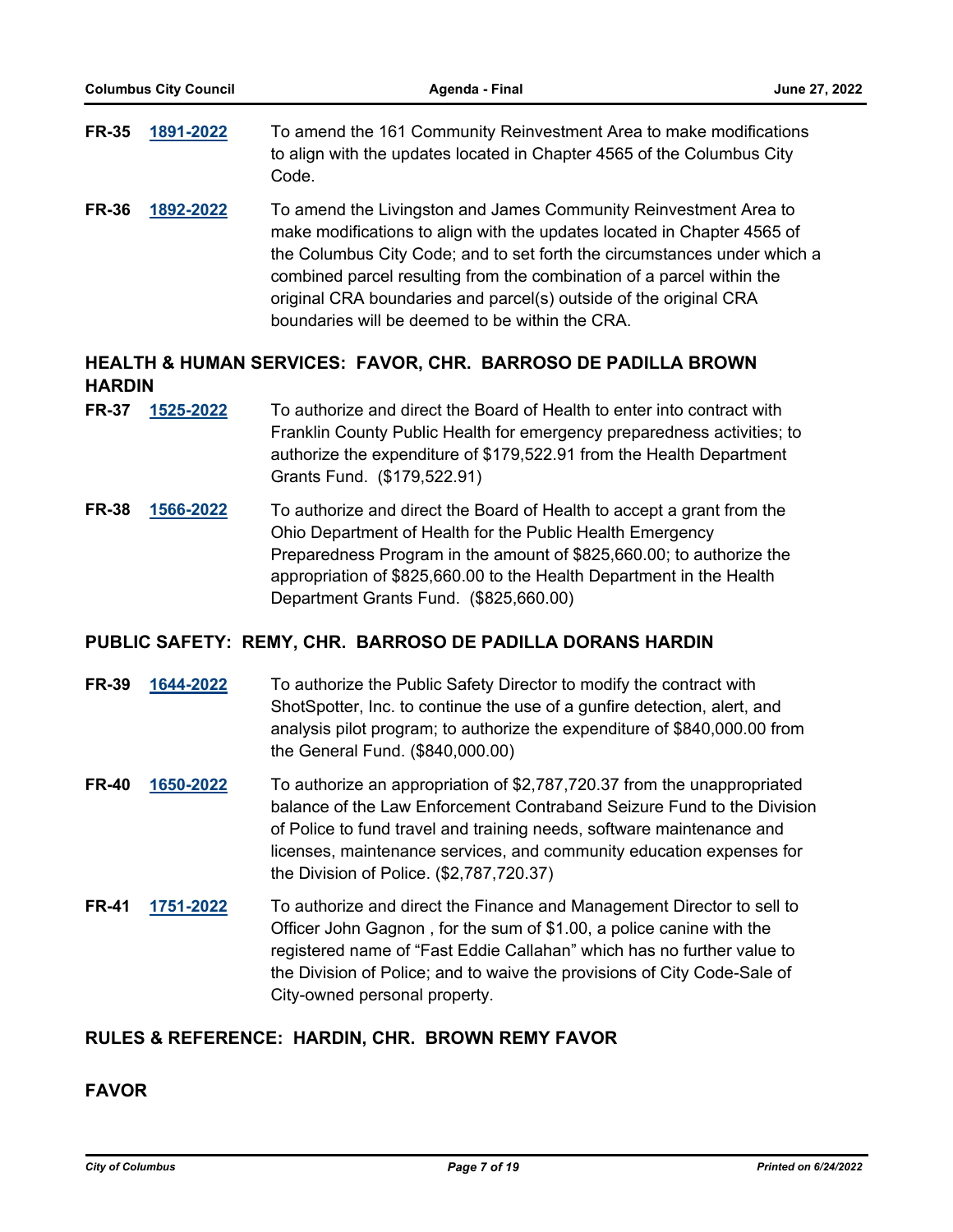**FR-42 [1843-2022](http://columbus.legistar.com/gateway.aspx?m=l&id=/matter.aspx?key=123376)** To amend Chapter 4565 of the Columbus City Codes to alter the affordable housing requirements applicable in Market Ready, Ready for Revitalization, and Ready for Opportunity Community Reinvestment Areas, and to incorporate certain administrative modifications.

*Sponsors:* Shayla Favor

### **CA CONSENT ACTIONS**

### **RESOLUTIONS OF EXPRESSION:**

#### **DORANS**

- **CA-1 [0138X-2022](http://columbus.legistar.com/gateway.aspx?m=l&id=/matter.aspx?key=123458)** To express our gratitude and deep appreciation to Chris Presutti for his thirty-one years of exceptional service to the people of Columbus Ohio upon his retirement from the Department of Building and Zoning Services.
	- *Sponsors:* Rob Dorans, Nicholas Bankston, Barroso de Padilla, Elizabeth Brown, Shayla Favor, Emmanuel V. Remy and Shannon G. Hardin

### **FAVOR**

- **CA-2 [0136X-2022](http://columbus.legistar.com/gateway.aspx?m=l&id=/matter.aspx?key=123454)** To Recognize and Celebrate July 1 as Somali Independence Day in the City of Columbus.
	- *Sponsors:* Shayla Favor, Nicholas Bankston, Lourdes Barroso De Padilla, Elizabeth Brown, Rob Dorans, Emmanuel V. Remy and Shannon G. Hardin

#### **ECONOMIC DEVELOPMENT: BANKSTON, CHR. REMY DORANS HARDIN**

- **CA-3 [0108X-2022](http://columbus.legistar.com/gateway.aspx?m=l&id=/matter.aspx?key=123182)** To appoint a Member to the Board of Trustees of the Jeffrey Park New Community Authority as required by Chapter 349 of the Ohio Revised Code; and to declare an emergency
- **CA-4 [0109X-2022](http://columbus.legistar.com/gateway.aspx?m=l&id=/matter.aspx?key=122867)** To appoint a Member to the Board of Trustees of the Harrison Market New Community Authority as required by Chapter 349 of the Ohio Revised Code; and to declare an emergency
- **CA-5 [0110X-2022](http://columbus.legistar.com/gateway.aspx?m=l&id=/matter.aspx?key=123185)** To resolve to support Franklin County, in partnership with Thrive Companies, in their efforts to obtain Ohio Department of Development Brownfield Remediation grant funding for use in the environmental cleanup and redevelopment of the 800 King Avenue industrial site; and to declare an emergency.
- **CA-6 [1602-2022](http://columbus.legistar.com/gateway.aspx?m=l&id=/matter.aspx?key=123122)** To accept the application (AN22-003) of Thomas J. and Jacqueline S. Hemmert for the annexation of certain territory containing 0.805± acres in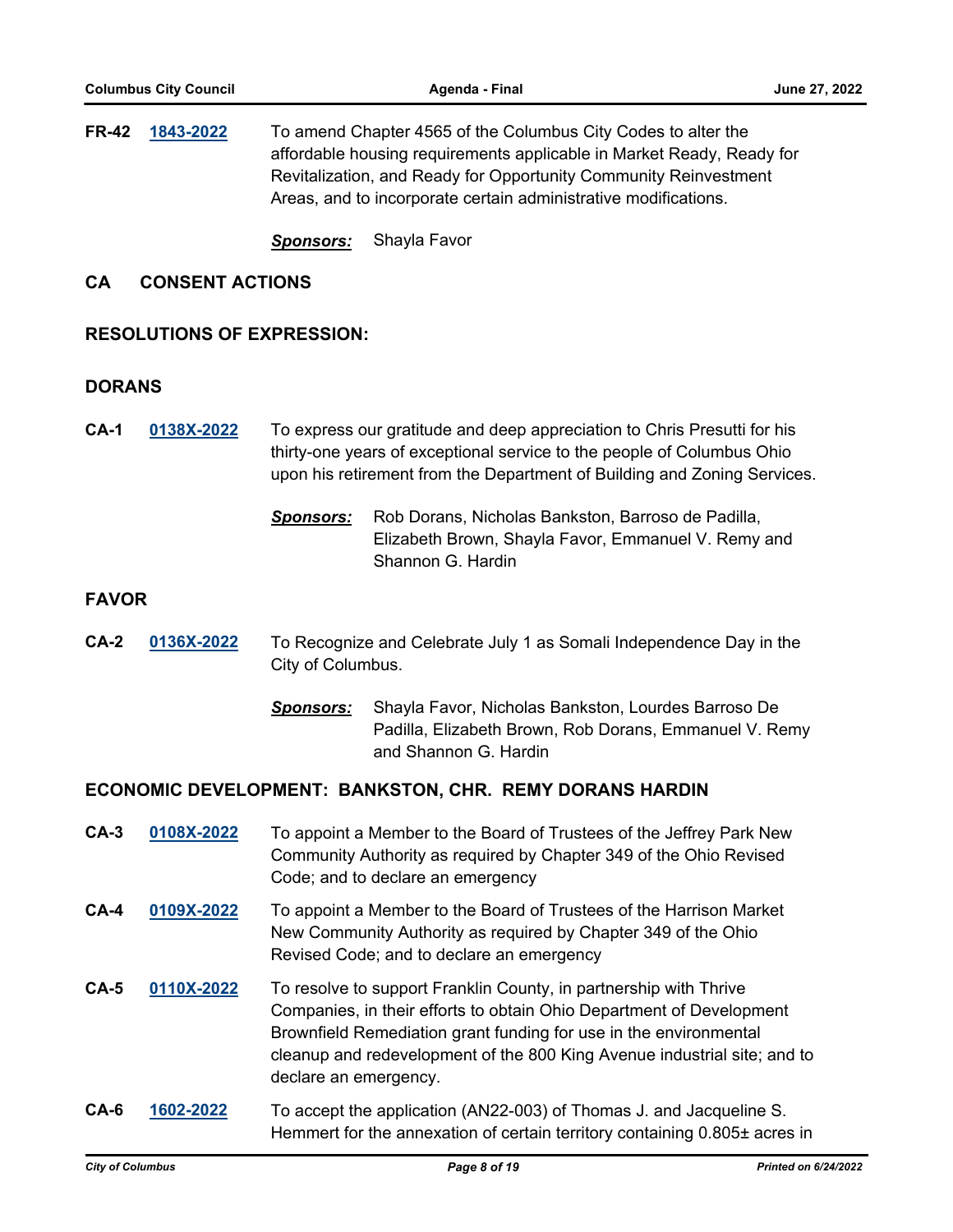Blendon Township.

**CA-7 [1603-2022](http://columbus.legistar.com/gateway.aspx?m=l&id=/matter.aspx?key=123123)** To accept the application (AN22-001) of Steve Arnold for the annexation of certain territory containing 27.556± acres in Madison Township.

**CA-8 [1664-2022](http://columbus.legistar.com/gateway.aspx?m=l&id=/matter.aspx?key=123184)** To appropriate and authorize the expenditure of: (1) the minimum service payment obligation received by the City pursuant to Section 5709.91 of the Ohio Revised Code, and (2) the service payments in lieu of taxes generated by the parcels owned by the 1489 Rohr Holding, LLC or its affiliates, subject to the Rickenbacker-317 TIF, and deposited in the Rickenbacker-317 Municipal Public Improvement Tax Increment Equivalent Fund pursuant to the Tax Increment Financing Agreement and Cooperative Agreement (the "Cooperative Agreement"); to authorize the Director of the Department of Development (the "Director") to execute and deliver the Cooperative Agreement by and among the City of Columbus, the Columbus-Franklin County Finance Authority, the Development Finance Authority of Summit County, and 1489 Rohr Holding, LLC for the bond financing of certain regional roadway, sewer, and water public improvements; to authorize the Director or other appropriate officers of the City to agree to the terms of a Declaration of Covenants and Imposition of Continuing Priority Lien and to deliver such other agreements and instructions and to take such other action necessary to a secure the bonds; and to declare an emergency.

- **CA-9 [1666-2022](http://columbus.legistar.com/gateway.aspx?m=l&id=/matter.aspx?key=123186)** To authorize the Director of Development to execute a grant agreement with Red, White, & Boom!, in an amount up to \$50,000.00 for the purpose of planning, promoting and executing Red, White & Boom! 2022; to authorize a transfer of \$50,000.00 between the Citywide Account and the Department of Development; and to authorize the expenditure of \$50,000.00 from the General Fund; and to declare an emergency. (\$50,000.00)
- **CA-10 [1768-2022](http://columbus.legistar.com/gateway.aspx?m=l&id=/matter.aspx?key=123289)** To set forth a statement of municipal services and zoning conditions to be provided to the area contained in a proposed annexation (AN22-008) of 71.6± Acres in Madison Township to the city of Columbus as required by the Ohio Revised Code and to declare an emergency.
- **CA-11 [1774-2022](http://columbus.legistar.com/gateway.aspx?m=l&id=/matter.aspx?key=123295)** To set forth a statement of municipal services and zoning conditions to be provided to the area contained in a proposed annexation (AN22-004) of 9.887± Acres in Hamilton Township to the city of Columbus as required by the Ohio Revised Code and to declare an emergency.

# **PUBLIC SERVICE & TRANSPORTATION: BARROSO DE PADILLA, CHR. FAVOR BANKSTON HARDIN**

**CA-12 [1539-2022](http://columbus.legistar.com/gateway.aspx?m=l&id=/matter.aspx?key=123057)** To authorize the Director of the Department of Public Service to renew the facilities mechanical maintenance and repair services contract with DeBra Kuempel Inc. and to modify the contract to add funds to pay for the renewal; to authorize the expenditure of up to \$341,000.00 from the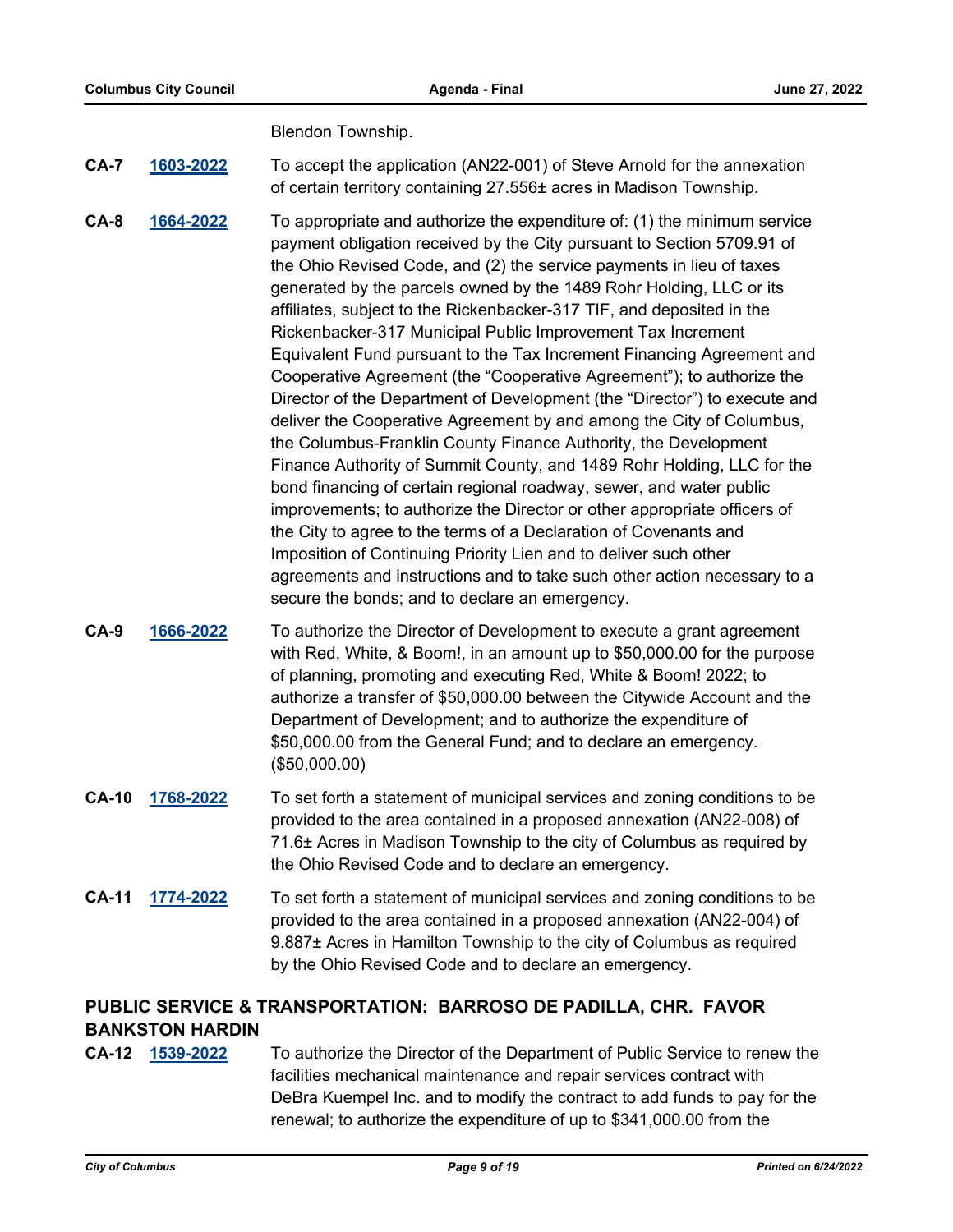General Fund, the Mobility Enterprise Fund, the Street Construction Maintenance and Repair Fund, the Private Construction Inspection Fund, and the Public Construction Inspection Fund for this renewal; and to declare an emergency. (\$341,000.00)

**CA-13 [1634-2022](http://columbus.legistar.com/gateway.aspx?m=l&id=/matter.aspx?key=123154)** To authorize the Director of Public Service to submit applications for the Local Transportation Improvement Program and State Capital Improvement Program and to execute project agreements for approved projects; to authorize the Director of Public Service and the Director of Finance and Management to submit loan documents and borrow money from the Ohio Public Works Commission for projects as awarded under the State Capital Improvement Program; to authorize the Director of Finance and Management and City Auditor, as appropriate, to sign for funding use certification, local match availability, and to certify loan portion repayment; and to declare an emergency. (\$0.00)

- **CA-14 [1643-2022](http://columbus.legistar.com/gateway.aspx?m=l&id=/matter.aspx?key=123163)** To amend the 2021 Capital Improvement Budget; to authorize the City Auditor to transfer funds and appropriation between projects within the Streets and Highways Bond Fund; to authorize the City Attorney's Office to contract for professional services relative to the acquisition of fee simple title and lesser interests in and to property needed for the Pedestrian Safety - Courtright Road Sidewalks - Refugee Road to Groves Road project; to authorize the City Attorney's Office to negotiate with property owners to acquire the additional rights of way necessary to complete this project; to authorize the expenditure of \$120,000.00 from the Streets and Highways Bond Fund; and to declare an emergency. (\$120,000.00)
- **CA-15 [1647-2022](http://columbus.legistar.com/gateway.aspx?m=l&id=/matter.aspx?key=123167)** To authorize the Director of Finance and Management to enter into contracts Rudd Equipment for the purchase of two front end wheel loaders; to authorize the expenditure of up to \$462,206.00 from the Municipal Motor Vehicle Tax Fund to purchase the equipment; and to declare an emergency. (\$462,206.00)
- **CA-16 [1654-2022](http://columbus.legistar.com/gateway.aspx?m=l&id=/matter.aspx?key=123174)** To authorize the Director of Public Service to enter into an event agreement with Red, White & BOOM, Inc., and to accept a deposit for services rendered by the Department of Public Service for the Red, White & BOOM! 2022 event; to authorize the acceptance of additional funds if the deposit does not cover all Department of Public Service expensed related to the event; to refund the balance of deposited funds after final accounting has occurred, if applicable; and to declare an emergency. (\$0.00)
- **CA-17 [1667-2022](http://columbus.legistar.com/gateway.aspx?m=l&id=/matter.aspx?key=123187)** To authorize the Director of Finance and Management to enter into contracts with The McLean Company for the purchase of two asphalt smooth drum rollers; to authorize the expenditure of up to \$168,740.00 from the Municipal Motor Vehicle Tax Fund to purchase the equipment; and to declare an emergency. (\$168,740.00)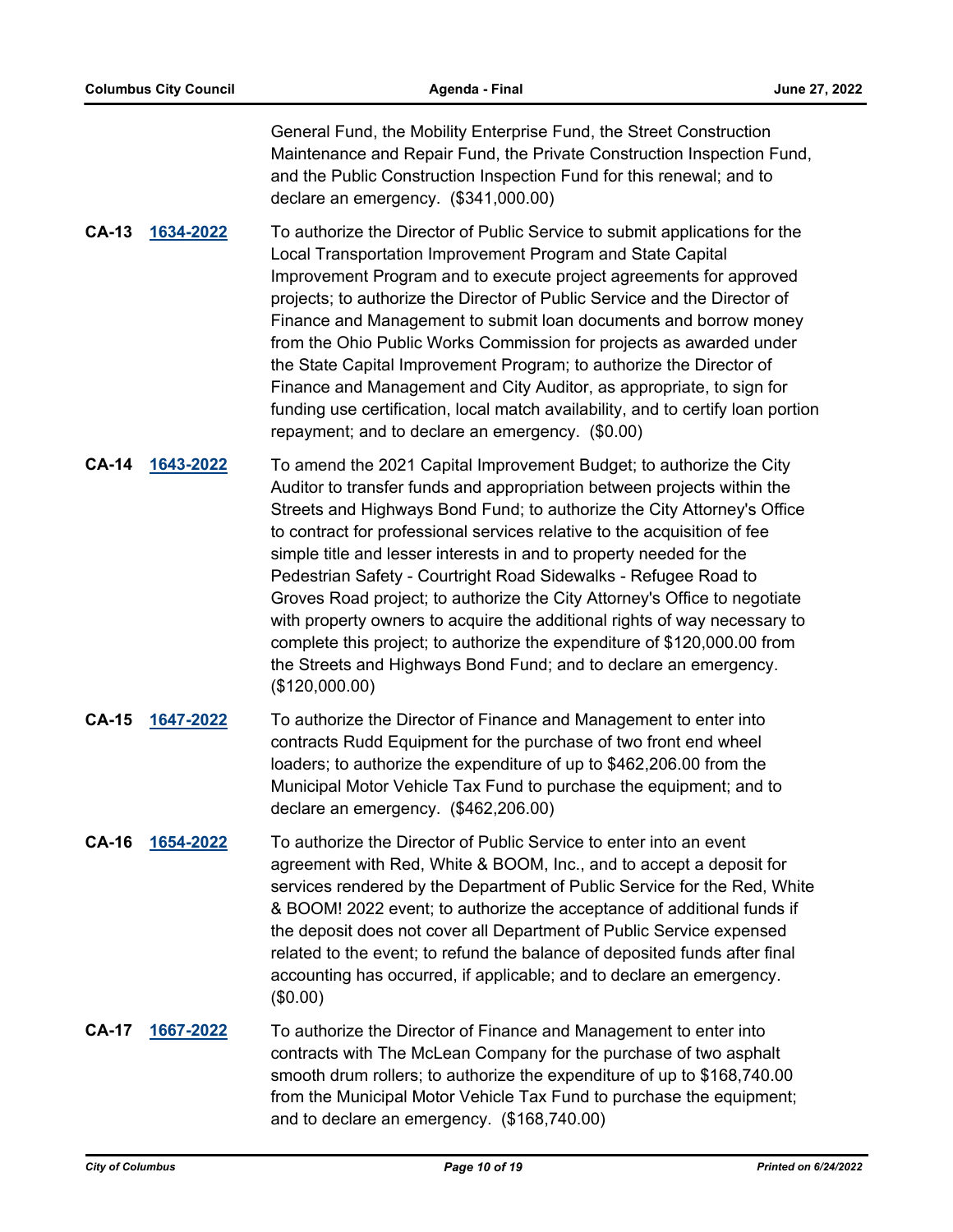| <b>CA-18</b> | 1714-2022 | To amend the 2021 Capital Improvement Budget; to authorize the City<br>Attorney's Office to hire professional services, negotiate with property<br>owners, and expend those funds necessary to acquire minor parcels of<br>permanent and temporary right-of-way for various street resurfacing<br>projects within the City; to expend up to \$50,000.00 from the Streets and<br>Highways Bond Fund to acquire the right-of-way; and to declare an<br>emergency. (\$50,000.00) |
|--------------|-----------|-------------------------------------------------------------------------------------------------------------------------------------------------------------------------------------------------------------------------------------------------------------------------------------------------------------------------------------------------------------------------------------------------------------------------------------------------------------------------------|
| <b>CA-19</b> | 1738-2022 | To accept the plat titled "Sugar Farms Section 2" from Pulte Homes of<br>Ohio, LLC; and to declare an emergency. (\$0.00)                                                                                                                                                                                                                                                                                                                                                     |

**CA-20 [1748-2022](http://columbus.legistar.com/gateway.aspx?m=l&id=/matter.aspx?key=123269)** To authorize the Director of Finance and Management to enter into contract with Leader Machinery for the purchase of spray injection pothole patcher trucks; to authorize the expenditure of up to \$525,118.00 from the Municipal Motor Vehicle Tax Fund to purchase the equipment; and to declare an emergency. (\$525,118.00)

# **VETERANS & SENIOR AFFAIRS: BARROSO DE PADILLA, CHR. BROWN FAVOR HARDIN**

**CA-21 [1371-2022](http://columbus.legistar.com/gateway.aspx?m=l&id=/matter.aspx?key=122887)** To authorize and direct the appropriation and transfer of \$182,489.00 from the Recreation and Parks Operating Fund to the Recreation and Parks Grant Fund for a Title III-A Project Grant match. (\$182,489.00)

## **FINANCE: BROWN, CHR. BANKSTON REMY HARDIN**

| CA-22 1557-2022 | To authorize the Director of Finance and Management to enter into a        |
|-----------------|----------------------------------------------------------------------------|
|                 | contract on behalf of the Office of Construction Management with ProLine   |
|                 | Electric Inc., to replace the existing Emergency Generator at Fire Station |
|                 | #1 located at 300 N.4th Street and to authorize the expenditure of         |
|                 | \$305,300.00 from the Safety Voted Capital Fund. (\$305,300.00)            |

- **CA-23 [1570-2022](http://columbus.legistar.com/gateway.aspx?m=l&id=/matter.aspx?key=123088)** To authorize the Finance and Management Director, on behalf of the Fleet Management Division, to establish purchase orders for vehicle rental services with Enterprise Holdings Inc. in accordance with the terms and conditions of State of Ohio Cooperative Contracts; and to authorize the expenditure of \$57,451.25 from the Fleet Management Operating Fund; and to declare an emergency. (\$57,451.25)
- **CA-24 [1607-2022](http://columbus.legistar.com/gateway.aspx?m=l&id=/matter.aspx?key=123127)** To authorize the Finance and Management Director, on behalf of the Fleet Management Division, to establish purchase orders from a previously established Universal Term Contract (UTC) for the purchase of vehicles for use by the Inspector General with Ricart Properties; to authorize the appropriation and expenditure of \$120,000.00 from the Special Income Tax fund; and to declare an emergency. (\$120,000.00)
- **CA-25 [1633-2022](http://columbus.legistar.com/gateway.aspx?m=l&id=/matter.aspx?key=123153)** To authorize the Finance and Management Director on behalf of the Division of Facilities Management to enter into contract with CSI International, Inc., for the purchase of custodial services for the Fleet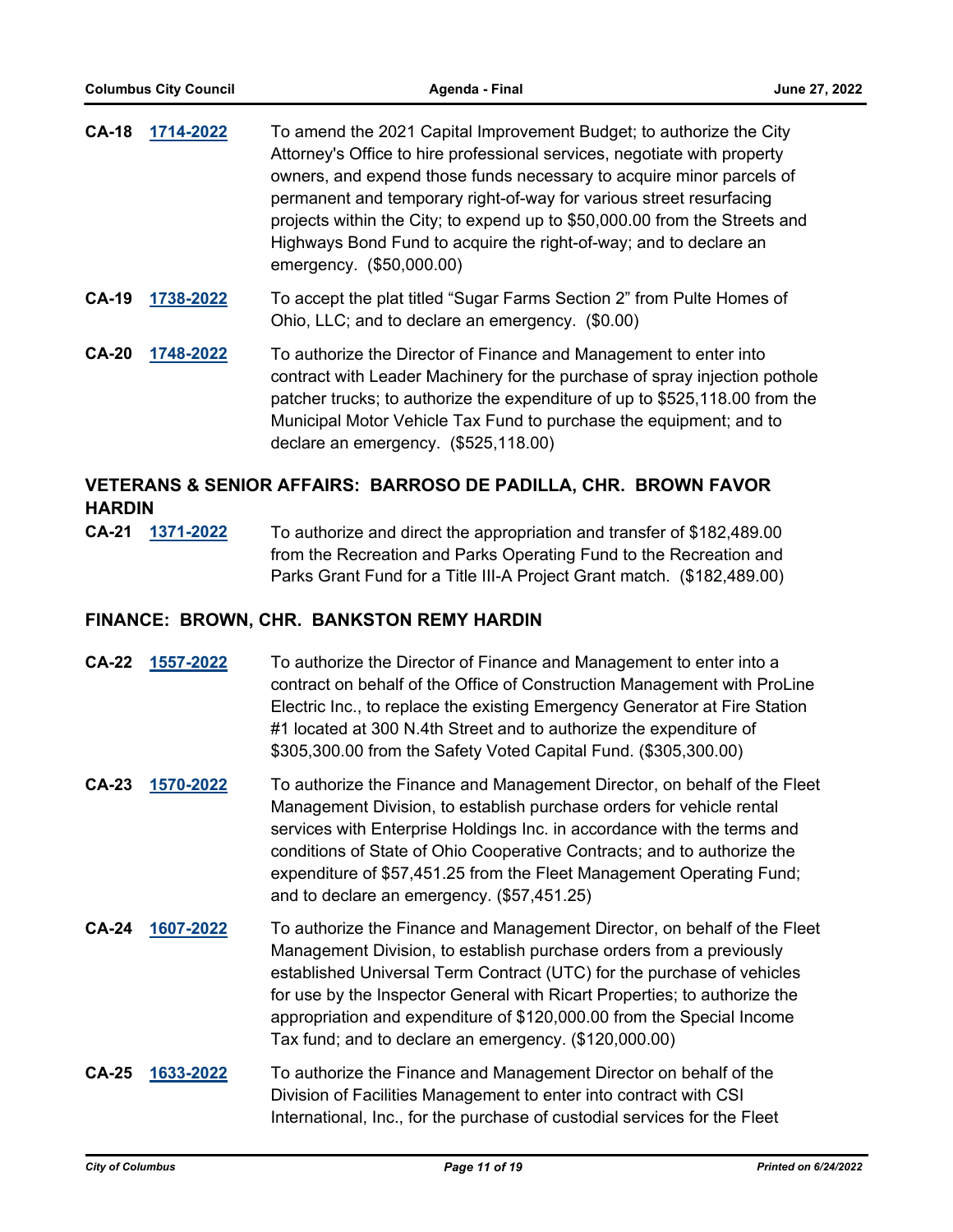Management Building; to authorize the expenditure of \$34,198.77 from the general fund; and to declare an emergency. (\$34,198.77)

- **CA-26 [1648-2022](http://columbus.legistar.com/gateway.aspx?m=l&id=/matter.aspx?key=123168)** To authorize the Director of the Department of Finance and Management to enter into a cost reimbursement agreement on behalf of the Office of Construction Management with the North Market Development Authority for professional services; to authorize the expenditure of \$553,866.00 from the Construction Management Taxable Bond Fund; and to declare an emergency (\$553,866.00).
- **CA-27 [1681-2022](http://columbus.legistar.com/gateway.aspx?m=l&id=/matter.aspx?key=123202)** To authorize the Director of the Department of Finance and Management to execute a Third Amendment to Lease Agreement with KA Restaurant Concepts LLC; and to declare an emergency.
- **CA-28 [1708-2022](http://columbus.legistar.com/gateway.aspx?m=l&id=/matter.aspx?key=123229)** To authorize the Finance and Management Director to enter into a contract for the option to purchase Street Sweeper Broom Replacements with Keystone Plastics, Inc.; to authorize the expenditure of \$1.00 from General Budget Reservation BRPO002025; and to declare an emergency. (\$1.00).
- **CA-29 [1736-2022](http://columbus.legistar.com/gateway.aspx?m=l&id=/matter.aspx?key=123257)** To authorize the City Treasurer to modify the contract with US Bank, NA for gift cards for Columbus Public Health; to authorize the expenditure of up to \$50,750.00 from fund 2251; and to declare an emergency. (\$50,750.00)
- **CA-30 [1758-2022](http://columbus.legistar.com/gateway.aspx?m=l&id=/matter.aspx?key=123279)** To authorize the Finance and Management Director to enter into two contracts for the option to purchase Printers with Perry ProTech, Inc., and US Laser LLC; to authorize the expenditure of \$2.00 from General Budget Reservation BRPO002025; and to declare an emergency. (\$2.00).
- **CA-31 [1789-2022](http://columbus.legistar.com/gateway.aspx?m=l&id=/matter.aspx?key=123310)** To authorize the Director of the Department of Finance and Management to enter into a contract with Williams Interior Design, and to appropriate and expend a total of \$46,004.41 from Fund 7748, the General Permanent Improvement for the purchase office furniture to be used by the City Auditor's Office at City Hall; and to declare an emergency (\$46,004.41).

## **RECREATION & PARKS: BROWN, CHR. REMY BANKSTON HARDIN**

- **CA-32 [1326-2022](http://columbus.legistar.com/gateway.aspx?m=l&id=/matter.aspx?key=122842)** To authorize the Director of Recreation and Parks to execute those documents necessary to enter into a quit-claim deed for parcel PID 580-260129, located 200 yards north of Trabue Road, as well as an abandoned bridge crossing the Scioto River which connects to adjacent parcel PID 560-183817, owned by the Board of Park Commissioners of Columbus and Franklin County Metro Parks, for the transfer of City owned property; and to declare an emergency. (\$0.00)
- **CA-33 [1327-2022](http://columbus.legistar.com/gateway.aspx?m=l&id=/matter.aspx?key=122843)** To authorize the Director of Recreation and Parks to modify the total amount authorized for an existing contract with Tyevco, Inc. for the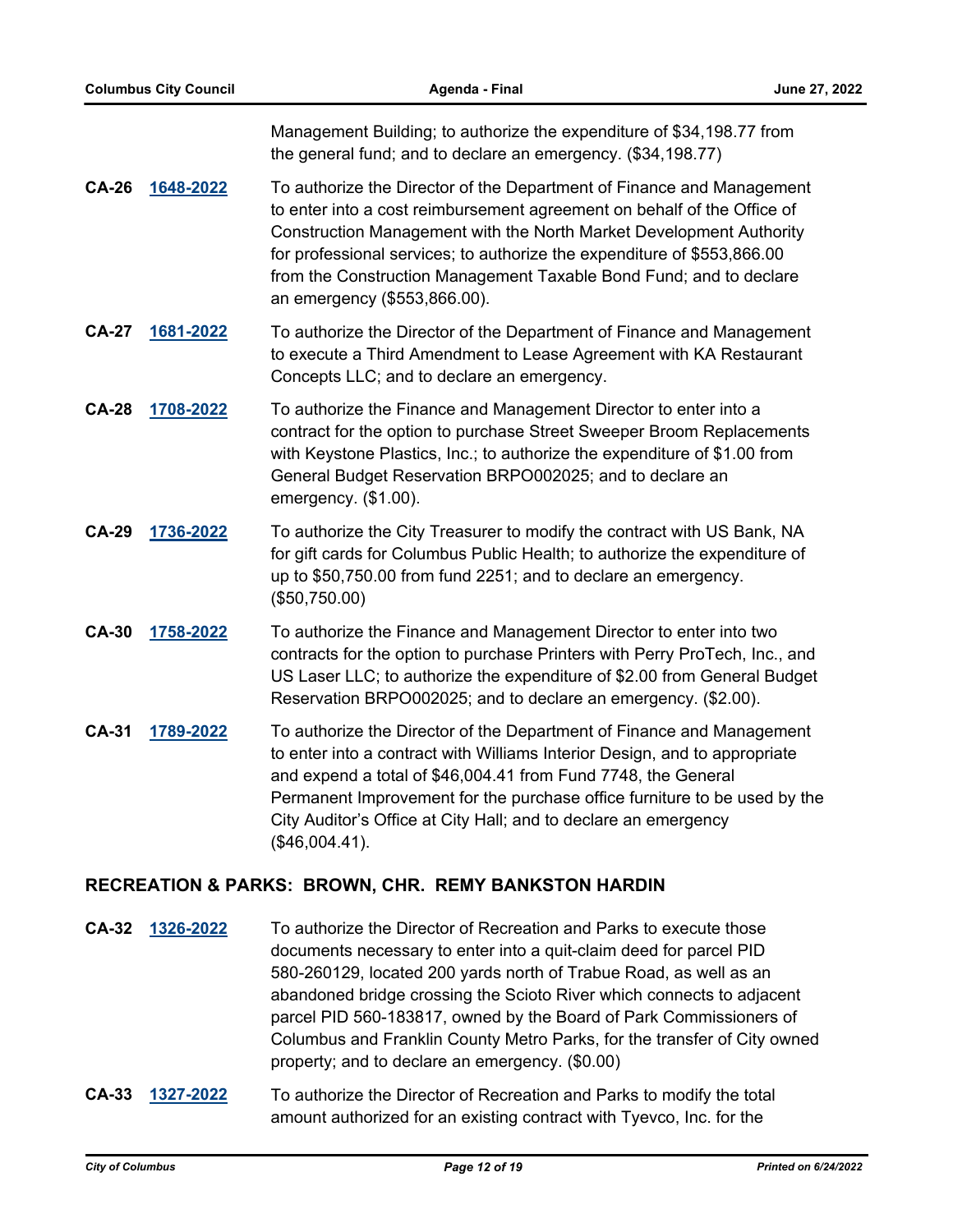Maintenance Headquarters Annex and Warehouse Upgrades Project; to authorize the transfer of \$50,000.00 within the Recreation and Parks Voted Bond Fund, to authorize the amendment of the 2021 Capital Improvements Budget; to authorize the expenditure of \$50,000.00 from the Recreation and Parks Voted Bond Fund; and to declare an emergency. (\$50,000.00)

- **CA-34 [1659-2022](http://columbus.legistar.com/gateway.aspx?m=l&id=/matter.aspx?key=123179)** To authorize the Director of Recreation and Parks to enter into a grant agreement with the Columbus Association for the Performing Arts (CAPA) in support of youth programming; to appropriate funds and authorize an expenditure within the American Rescue Plan Fund; and to declare an emergency. (\$60,000.00)
- **CA-35 [1699-2022](http://columbus.legistar.com/gateway.aspx?m=l&id=/matter.aspx?key=123220)** To authorize and direct the City Auditor to establish an auditor's certificate in the amount of \$556,676.00 for various expenditures for labor, materials, and equipment in conjunction with safety, security, and lighting improvements within the Recreation and Parks Department; to authorize the Director of the Recreation and Parks to modify an existing contract with KNS Services, Inc. for continued security camera services and equipment; to authorize the transfer of \$556,676.00 within the Recreation and Parks Voted Bond Fund, to authorize the amendment of the 2021 Capital Improvements Budget; and to authorize the expenditure of \$556,676.00 from the Voted Recreation and Parks Bond Fund; and to declare an emergency. (\$556,676.00)

### **PUBLIC UTILITIES: DORANS, CHR. BANKSTON REMY HARDIN**

| <b>CA-36</b> | 1601-2022 | To authorize the Director of Public Utilities to execute a planned<br>modification of the 2020 - 2022 Construction Administration and<br>Inspection Services Agreement with Resource International, Inc. for the<br>Division of Sewerage and Drainage's Blueprint North Linden 1<br>Improvements Project; to authorize an expenditure of up to \$700,000.00<br>within the Sanitary Sewer General Obligation Bond Fund. (\$700,000.00)                                                                                                                           |
|--------------|-----------|-----------------------------------------------------------------------------------------------------------------------------------------------------------------------------------------------------------------------------------------------------------------------------------------------------------------------------------------------------------------------------------------------------------------------------------------------------------------------------------------------------------------------------------------------------------------|
| <b>CA-37</b> | 1621-2022 | To authorize the Director of the Department of Public Utilities to enter into<br>an agreement and all necessary amendments with the State of Ohio,<br>Department of Transportation (ODOT), for the Division of Sewerage and<br>Drainage to provide interstate pump station maintenance and receive<br>reimbursement from the State; and to declare an emergency. (\$0.00)                                                                                                                                                                                       |
| <b>CA-38</b> | 1656-2022 | To authorize the Director of Public Utilities to execute a planned<br>modification to the 2020-2022 Construction Administration/Construction<br>Inspection Services agreement with DLZ Ohio, Inc. for the Clinton Sewer<br>District Number 3 Trunk Sewer Siphon Upgrade Project, for the Division<br>of Sewerage and Drainage, to authorize a transfer and expenditure up to<br>\$247,109.24 within the Sanitary General Obligations Fund; to authorize<br>an amendment to the 2021 Capital Improvements Budget; and to declare<br>an emergency. (\$247,109.24) |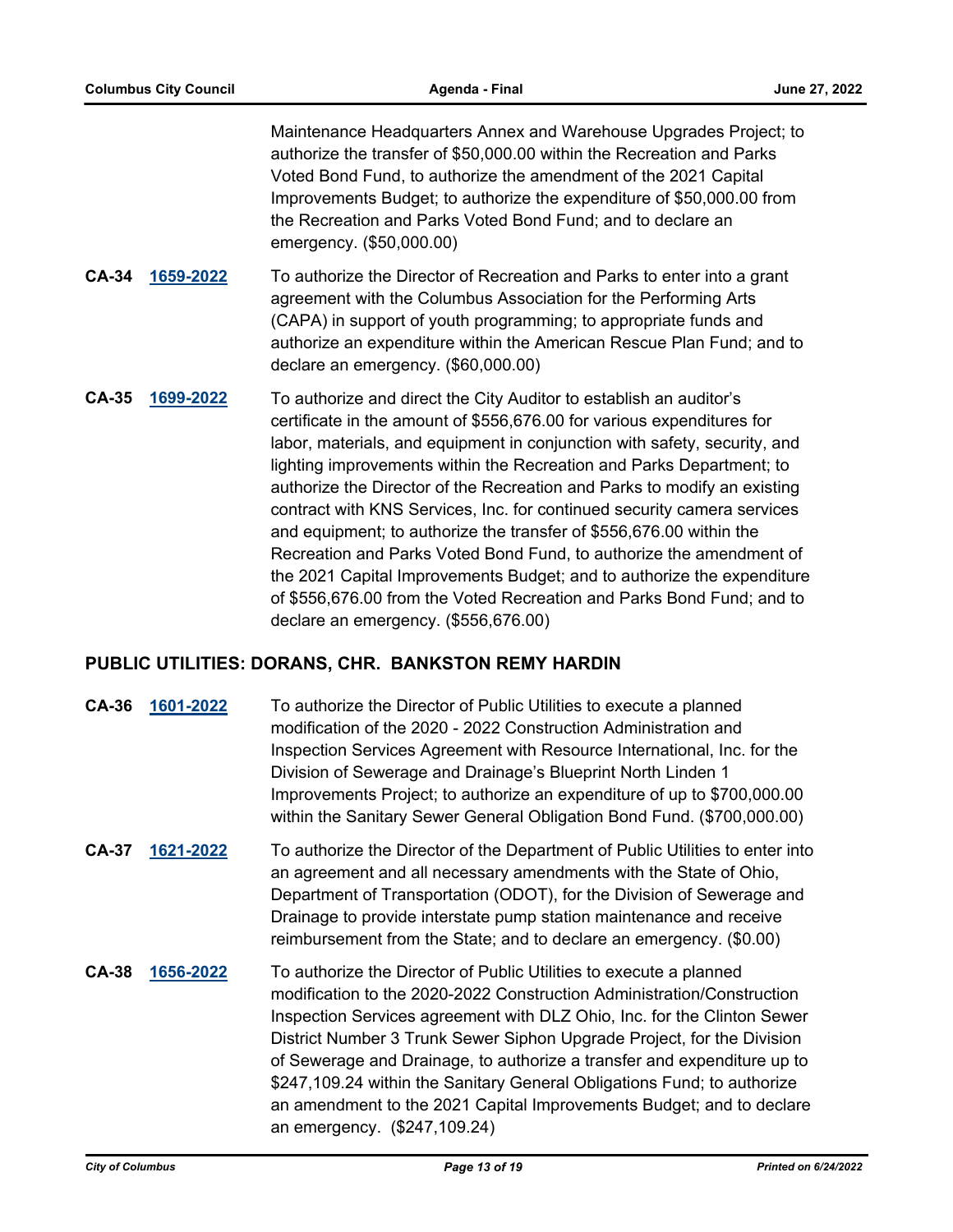| CA-39 | 1691-2022 | To authorize the Finance and Management Director to enter into a           |
|-------|-----------|----------------------------------------------------------------------------|
|       |           | contract for the option to purchase Distribution Switchgear with Pepco     |
|       |           | Professional Electric Products Co.; to authorize the expenditure of \$1.00 |
|       |           | from General Budget Reservation BRPO002025; and to declare an              |
|       |           | emergency. $(\$1.00)$ .                                                    |

- **CA-40 [1745-2022](http://columbus.legistar.com/gateway.aspx?m=l&id=/matter.aspx?key=123266)** To authorize the Finance and Management Director to enter into a contract for the option to purchase Moyno Pumps & Pump Parts from Liberty Process Equipment; to authorize the expenditure of \$1.00 from General Budget Reservation BRPO002025; and to declare an emergency. (\$1.00).
- **CA-41 [1826-2022](http://columbus.legistar.com/gateway.aspx?m=l&id=/matter.aspx?key=123359)** To authorize the Director of the Department of Public Utilities to apply for an Ohio 319 Grant from the Ohio EPA for the Walhalla Ravine Stream Restoration project, and to declare an emergency.

### **HOUSING: FAVOR, CHR. BANKSTON BROWN HARDIN**

| <b>CA-42</b> | 1682-2022 | To authorize the Director of the Department of Development to execute<br>any and all necessary agreements and deeds for conveyance of title of<br>one parcel of real property (1290 Lockbourne Ave.) held in the Land Bank<br>pursuant to the Land Reutilization Program and to declare an emergency.                                                 |
|--------------|-----------|-------------------------------------------------------------------------------------------------------------------------------------------------------------------------------------------------------------------------------------------------------------------------------------------------------------------------------------------------------|
| <b>CA-43</b> | 1684-2022 | To authorize the Director of the Department of Development to execute<br>any and all necessary agreements and deeds for conveyance of title of<br>one parcel of real property (679 Lockwin Ave.) held in the Land Bank<br>pursuant to the Land Reutilization Program and to declare an emergency.                                                     |
| <b>CA-44</b> | 1685-2022 | To authorize the Director of the Department of Development to execute<br>any and all necessary agreements and deeds for conveyance of title of<br>three parcels of real property (507 Whitethorne Ave., 510 Whitethorne<br>Ave. and 346 Ryan Ave.) held in the Land Bank pursuant to the Land<br>Reutilization Program and to declare an emergency.   |
| <b>CA-45</b> | 1687-2022 | To authorize the Director of the Department of Development to execute<br>any and all necessary agreements and deeds for conveyance of title of<br>one parcel of real property (1111-1113 Sidney St.) held in the Land Bank<br>pursuant to the Land Reutilization Program and to declare an emergency.                                                 |
| <b>CA-46</b> | 1697-2022 | To authorize the Director of the Department of Development to execute<br>any and all necessary agreements and deeds for conveyance of title of<br>one parcel of real property (0000 Thomas Ave.) held in the Land Bank<br>pursuant to the Land Reutilization Program and to declare an emergency.                                                     |
| <b>CA-47</b> | 1773-2022 | To authorize the Director of the Department of Development to execute<br>any and all necessary agreements and deeds for conveyance of title of<br>three parcels of real property (308 Carpenter St., 950 E Cherry St. and<br>0000 Cherry St, Lot 10) held in the Land Bank pursuant to the Land<br>Reutilization Program and to declare an emergency. |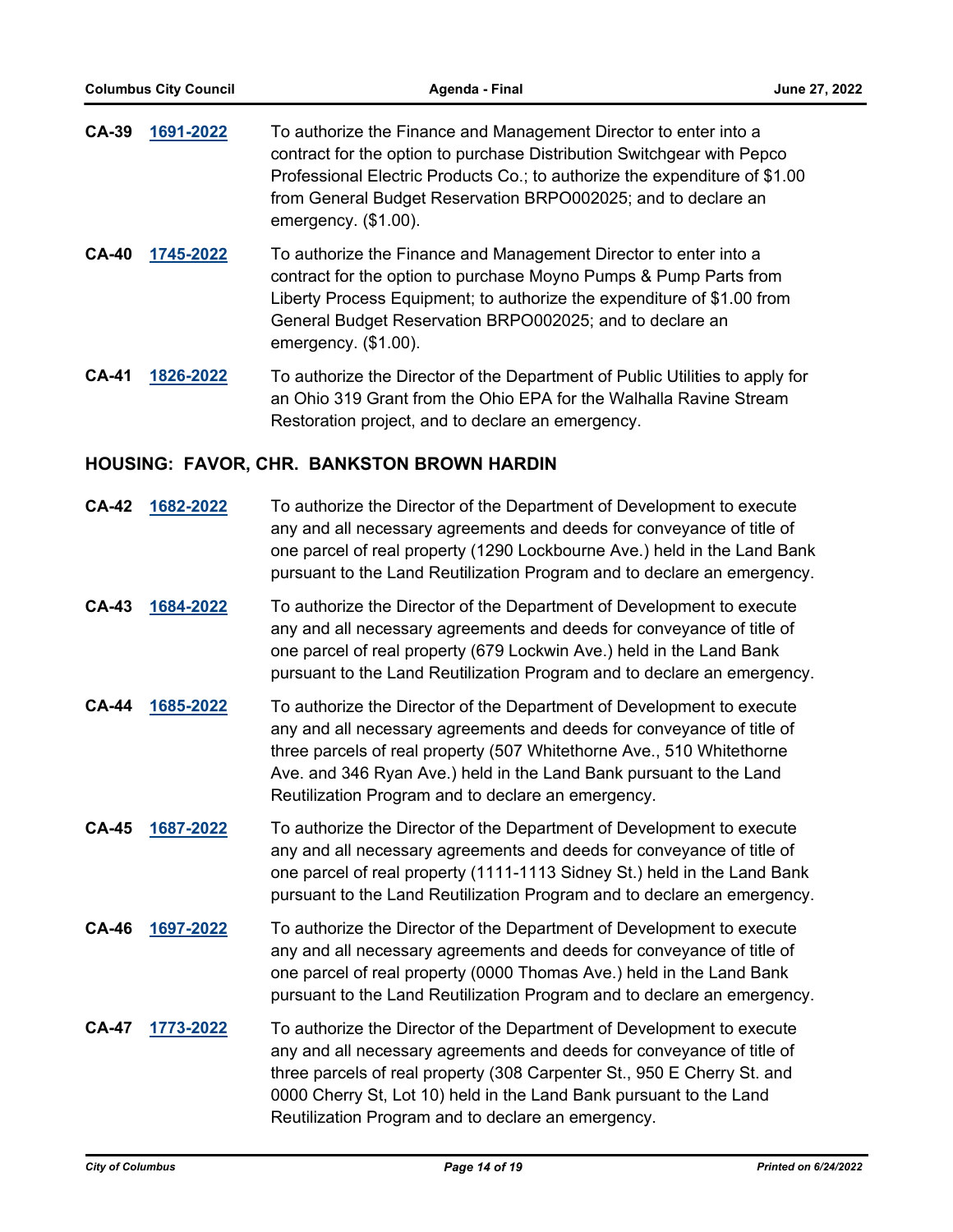# **CRIMINAL JUSTICE & JUDICIARY: FAVOR, CHR. DORANS BARROSO DE PADILLA HARDIN**

- **CA-48 [1639-2022](http://columbus.legistar.com/gateway.aspx?m=l&id=/matter.aspx?key=123159)** To authorize and direct the Administrative and Presiding Judge of the Franklin County Municipal Court to accept a grant award from the Ohio Environmental Protection Agency to provide for community service supplies, disposal fees, and outreach materials; to appropriate \$12,000.00 from the unappropriated balance of the general government grant fund to the Franklin County Municipal Court; and to declare an emergency. (\$12,000.00)
- **CA-49 [1640-2022](http://columbus.legistar.com/gateway.aspx?m=l&id=/matter.aspx?key=123160)** To authorize and direct the Administrative Judge of the Franklin County Municipal Court to accept a grant award from the Franklin County Office of Homeland Security & Justice Programs; to appropriate \$26,000.00 from the unappropriated balance of the general government grant fund to the Franklin County Municipal Court Department of Probation and Pretrial Services for the purpose of providing Intimate Partner Abuse & Batterer's Intervention Programming specifically for the LGBTQ community; and to declare an emergency. (\$26,000.00)
- **CA-50 [1641-2022](http://columbus.legistar.com/gateway.aspx?m=l&id=/matter.aspx?key=123161)** To authorize and direct the Administrative Judge of the Franklin County Municipal Court to accept a grant award from the Franklin County Office of Justice Policy and Programs; to appropriate \$50,000.00 from the unappropriated balance of the general government grant fund to the Franklin County Municipal Court Department of Probation and Pretrial Services for the purpose of providing 3 assessment specialists and to enter into contract with Alvis, Inc. for the provision of pre-trial intake and risk-based assessments supporting a reduction in the length of time necessary to assign probationers to appropriate caseloads; and to declare an emergency. (\$50,000.00)
- **CA-51 [1642-2022](http://columbus.legistar.com/gateway.aspx?m=l&id=/matter.aspx?key=123162)** To authorize the Administrative and Presiding Judge of the Franklin County Municipal Court to enter into contract with Ohio Translation Services for foreign language interpreter services for the Franklin County Municipal Court; to authorize the expenditure of an amount not to exceed \$100,000.00 from the general fund; and to declare an emergency. (\$100,000.00)

# **HEALTH & HUMAN SERVICES: FAVOR, CHR. BARROSO DE PADILLA BROWN HARDIN**

**CA-52 [1588-2022](http://columbus.legistar.com/gateway.aspx?m=l&id=/matter.aspx?key=123108)** To authorize the Board of Health to enter into a contract with Franklin County Public Health for the provision of Immunization Deliverable Services; to authorize the expenditure of \$92,801.55 from the Health Department Grants Fund; and to declare an emergency (\$92,801.55).

## **PUBLIC SAFETY: REMY, CHR. BARROSO DE PADILLA DORANS HARDIN**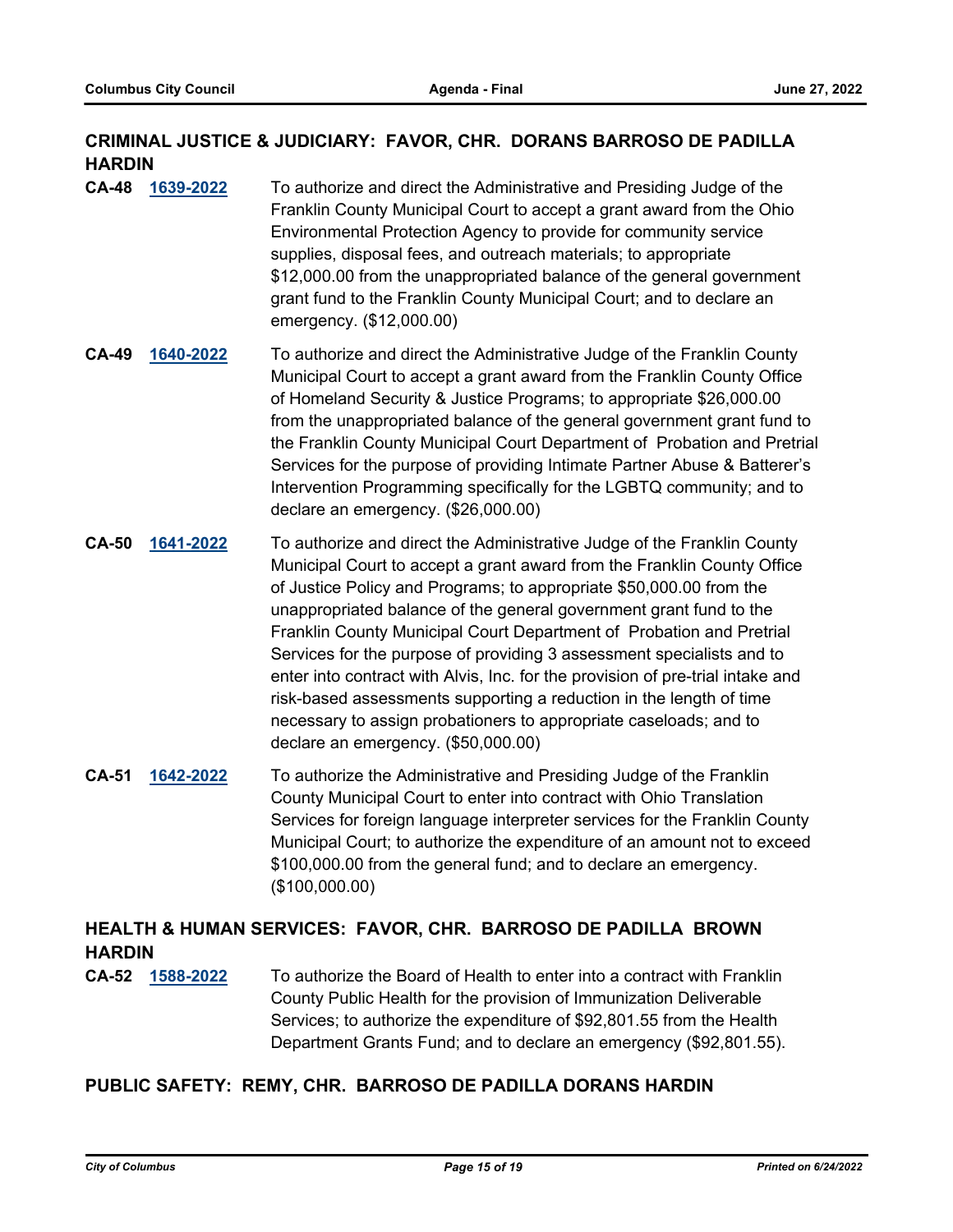| CA-53        | 1626-2022 | To authorize the Director of the Department of Public Safety to enter into<br>a contract with Tri County Tower LLC for the relocation and re-cabling of<br>the City of Columbus' communication site on the roof of James A. Rhodes<br>State Office Tower from a competitively bid State of Ohio Term Contract;<br>and to authorize the expenditure of \$158,900.00 from the Safety Bond<br>Funds and to declare an emergency. (\$158,900.00) |
|--------------|-----------|----------------------------------------------------------------------------------------------------------------------------------------------------------------------------------------------------------------------------------------------------------------------------------------------------------------------------------------------------------------------------------------------------------------------------------------------|
| <b>CA-54</b> | 1701-2022 | To authorize the Finance and Management Director to enter into a                                                                                                                                                                                                                                                                                                                                                                             |

- Universal Term Contract for the option to purchase Qiagen Crime Lab Supplies with Qiagen LLC in accordance with the sole source provisions of the Columbus City Code; to authorize the expenditure of \$1.00 from General Budget Reservation BRPO002025; and to declare an emergency. (\$1.00).
- **CA-55 [1733-2022](http://columbus.legistar.com/gateway.aspx?m=l&id=/matter.aspx?key=123254)** To authorize the Finance and Management Director to enter into a contract for the option to purchase Baled Hay with David T. Fravel; to authorize the expenditure of \$1.00 from General Budget Reservation BRPO002025; and to declare an emergency. (\$1.00).

## **ADMINISTRATION: REMY, CHR. BROWN DORANS HARDIN**

- **CA-56 [1619-2022](http://columbus.legistar.com/gateway.aspx?m=l&id=/matter.aspx?key=123139)** To authorize the Director of the Department of Human Resources to modify the contract with Claim Technologies Inc. to reflect assignment of that company and a name change to Brown & Brown of Massachusetts LLC, and to declare an emergency. (\$0.00)
- **CA-57 [1764-2022](http://columbus.legistar.com/gateway.aspx?m=l&id=/matter.aspx?key=123285)** To approve Memorandum of Understanding #2022-04 executed between representatives of the City of Columbus and Columbus Fire Fighters, Local 67, IAFF, which provides a \$4,000.00 market adjustment to the Fire Fighter E/5 Step of the Fire Pay Plan, sets the overtime rate for all Fire Fighters at the E/5 rate, and establishes the City's right to mandate overtime via Bulletin 21-088, as provided in the attachments hereto; and to declare an emergency.

## **APPOINTMENTS**

- **CA-58 [A0148-2022](http://columbus.legistar.com/gateway.aspx?m=l&id=/matter.aspx?key=123287)** Appointment of Karen Brown, 3736 Florian Drive, Columbus, OH 43219, to serve on the Northeast Area Commission replacing Stanley Fleming Jr. with a new term start date of June 3, 2022 and a new expiration date of December 31, 2023 (resume attached).
- **CA-59 [A0149-2022](http://columbus.legistar.com/gateway.aspx?m=l&id=/matter.aspx?key=123301)** ReAppointment of Shawn Conyers, Myers and Associates, 903 Neil Ave to serve on the Victorian Village Commission with a new term expiration date 6/30/2025 (resume attached).
- **CA-60 [A0150-2022](http://columbus.legistar.com/gateway.aspx?m=l&id=/matter.aspx?key=123302)** Appointment of Tameka Baba, Ohio State University, Landscape Architect Section, 275 W Woodruff Ave Columbus, Ohio 43210 to serve on the Historic Resources Commission with a new term expiration date of 6/30/2025 (resume attached).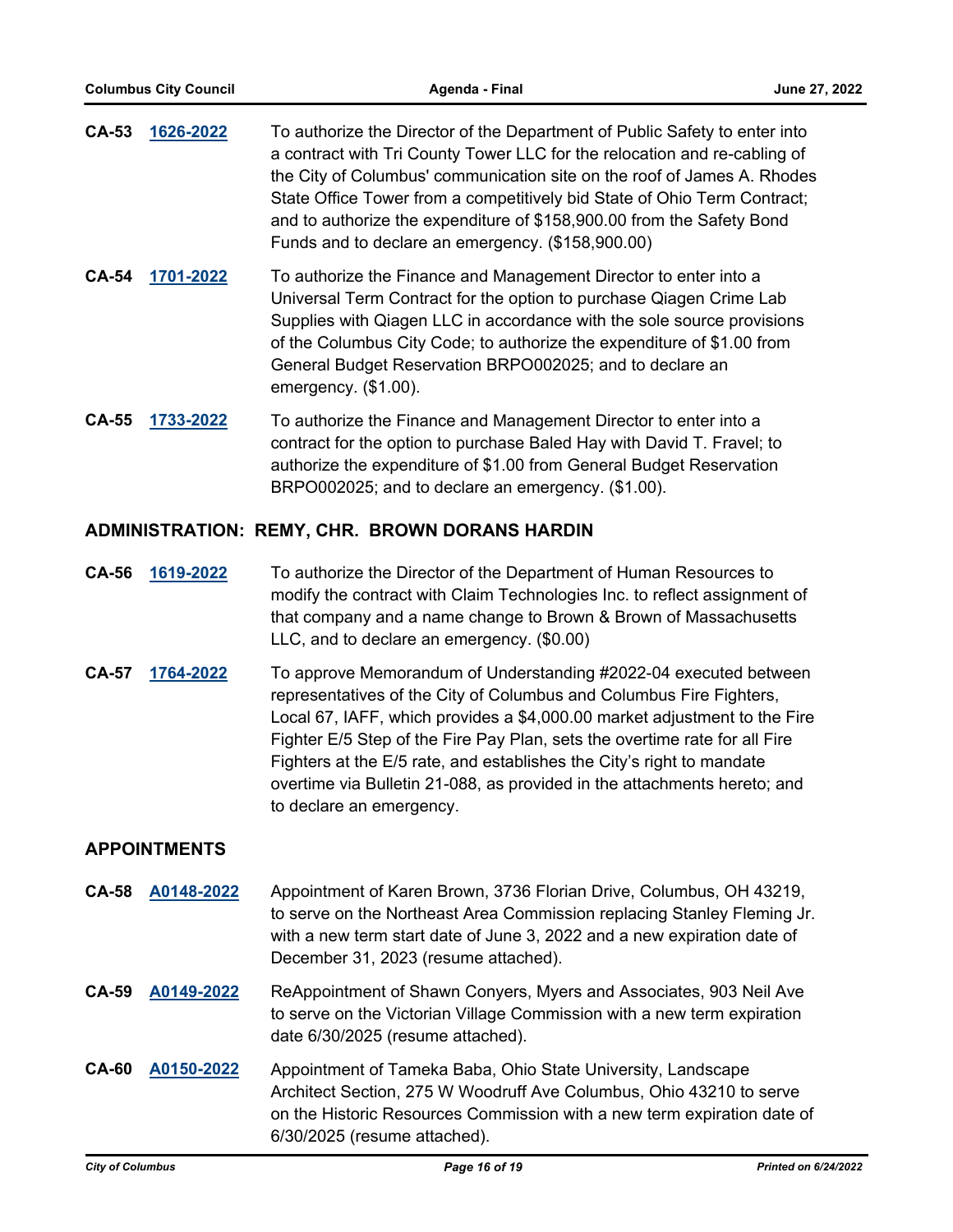| <b>CA-61</b> | A0151-2022 | Appointment of Lauren Benner, Land Grant Brewing Company, 870<br>Ebner Columbus, Ohio 42206 to serve on the East Franklinton Review<br>Board with a new term expiration date of 7/31/2026 (resume attached).                                    |
|--------------|------------|-------------------------------------------------------------------------------------------------------------------------------------------------------------------------------------------------------------------------------------------------|
| <b>CA-62</b> | A0152-2022 | Appointment of Michael Forejt, DesignGroup, 126 Glencoe Rd to serve<br>on the Historic Resource Commission with a new term expiration date of<br>6/30/2024 (resume attached).                                                                   |
| CA-63        | A0153-2022 | Appointment of Tim Sublette, Seekers Antiques, 202 King Ave.<br>Columbus, Ohio 43201 to serve on the University Impact District Review<br>Board replacing Doreen Uhas-Sauer, with a new term expiration date of<br>1/31/2025 (resume attached). |

## **SR EMERGENCY, TABLED AND 2ND READING OF 30-DAY LEGISLATION**

### **TECHNOLOGY: BANKSTON, CHR. DORANS BROWN HARDIN**

**SR-1 [1709-2022](http://columbus.legistar.com/gateway.aspx?m=l&id=/matter.aspx?key=123230)** To authorize the Director of Finance and Management, on behalf of the Department of Technology, for the City Attorney's Office, to establish a purchase order for the continued conversion of legal documents via backfile scanning and electronic signature process capabilities with 3SG Plus, LLC using a state term contract; to waive the competitive bidding provisions of the Columbus City Codes; to authorize the expenditure of \$75,000.00 from the Information Services Bond Fund; and to declare an emergency. (\$75,000.00)

# **PUBLIC SERVICE & TRANSPORTATION: BARROSO DE PADILLA, CHR. FAVOR BANKSTON HARDIN**

**SR-2 [1589-2022](http://columbus.legistar.com/gateway.aspx?m=l&id=/matter.aspx?key=123109)** To amend the 2021 Capital Improvement budget; to appropriate funds within the Community Development Act Fund; to authorize the transfer of funds within the Streets and Highways Bond Fund; to authorize the Director of Public Service to enter into contract with Decker Construction Company for the ADA Ramp Projects - CDBG Curb Ramps 2022 program; to authorize the expenditure of up to \$1,724,385.72 from the Streets and Highways Bonds Fund and from the Community Development Act Fund for the project; to repay any unused grant funds at the end of the grant period; and to declare an emergency. (\$1,724,385.72).

#### **FINANCE: BROWN, CHR. BANKSTON REMY HARDIN**

**SR-3 [0085X-2022](http://columbus.legistar.com/gateway.aspx?m=l&id=/matter.aspx?key=122903)** To adopt the 2023 Tax Budget and to authorize and direct the City Auditor to submit said budget to the County and to declare an emergency.

*(TO BE TABLED TO 7/11/2022 PENDING PUBLIC HEARING)*

**SR-4 [0123X-2022](http://columbus.legistar.com/gateway.aspx?m=l&id=/matter.aspx?key=123334)** To declare the necessity of bond issue, and to submit the question of such issue to the electors in the amount of \$300,000,000 for health, safety and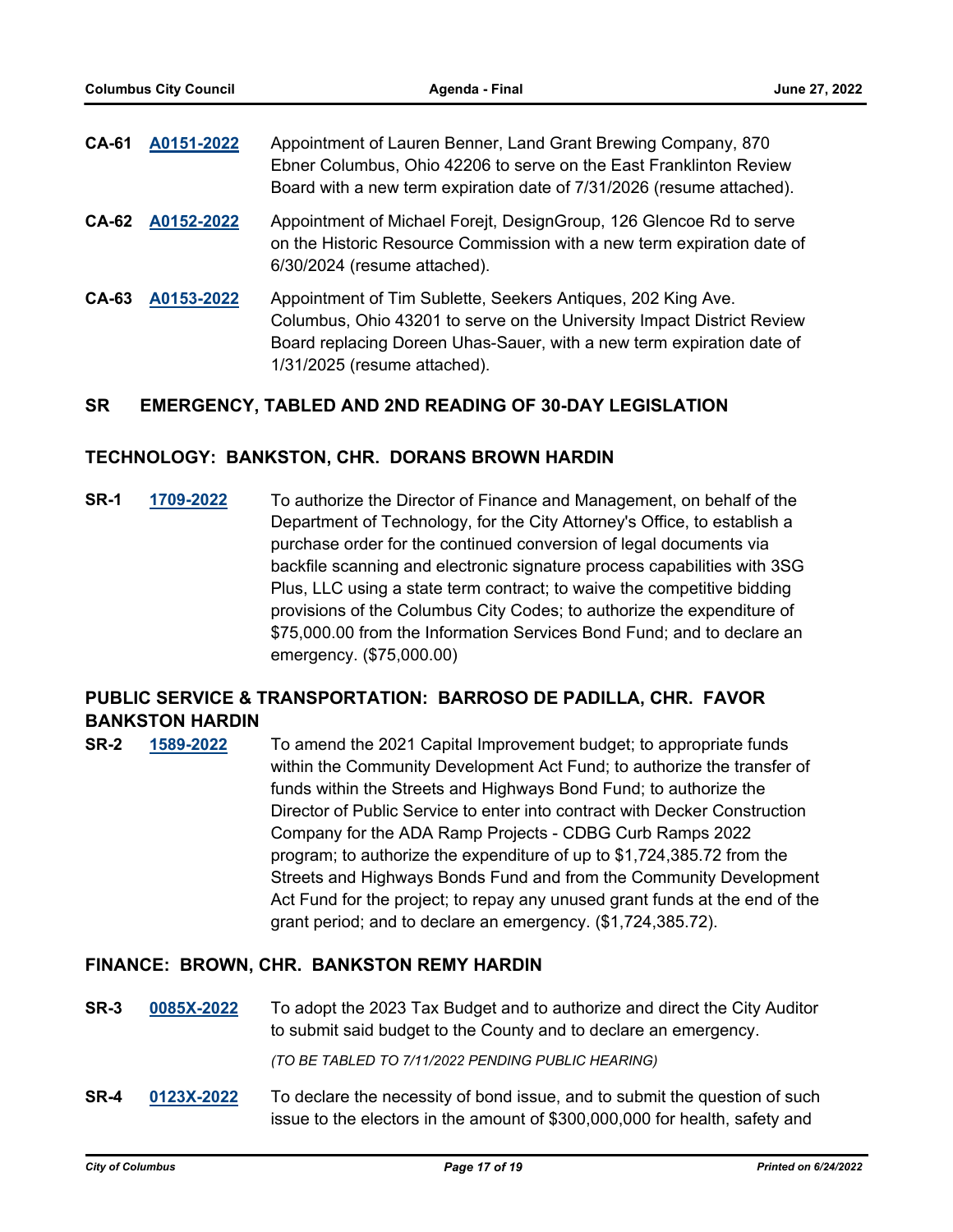infrastructure; and to declare an emergency (\$300,000,000.00).

Section 44-1(e) of the City Charter.

**SR-5 [0124X-2022](http://columbus.legistar.com/gateway.aspx?m=l&id=/matter.aspx?key=123335)** To declare the necessity of bond issue, and to submit the question of such issue to the electors in the amount of \$200,000,000 for recreation and parks; and to declare an emergency (\$200,000,000.00).

Section 44-1(e) of the City Charter.

**SR-6 [0125X-2022](http://columbus.legistar.com/gateway.aspx?m=l&id=/matter.aspx?key=123336)** To declare the necessity of bond issue, and to submit the question of such issue to the electors in the amount of \$200,000,000 for neighborhood development; and to declare an emergency (\$200,000,000.00).

Section 44-1(e) of the City Charter.

**SR-7 [0126X-2022](http://columbus.legistar.com/gateway.aspx?m=l&id=/matter.aspx?key=123337)** To declare the necessity of bond issue, and to submit the question of such issue to the electors in the amount of \$250,000,000 for public service; and to declare an emergency (\$250,000,000.00).

Section 44-1(e) of the City Charter.

**SR-8 [0127X-2022](http://columbus.legistar.com/gateway.aspx?m=l&id=/matter.aspx?key=123338)** To declare the necessity of bond issue, and to submit the question of such issue to the electors in the amount of \$550,000,000 for water, power, sanitary sewers and storm sewers; and to declare an emergency (\$550,000,000).

Section 44-1(e) of the City Charter.

**SR-9 [1649-2022](http://columbus.legistar.com/gateway.aspx?m=l&id=/matter.aspx?key=123169)** To authorize the Finance and Management Director on behalf of the Division of Facilities Management to enter into contract with Assetworks LLC, for the purchase of fleet management software services for the City's fleet of vehicles; to authorize the expenditure of \$1,036,676.25 from the fleet operating fund; and to declare an emergency. (\$1,036,676.25)

# **HEALTH & HUMAN SERVICES: FAVOR, CHR. BARROSO DE PADILLA BROWN HARDIN**

**SR-10 [1568-2022](http://columbus.legistar.com/gateway.aspx?m=l&id=/matter.aspx?key=123086)** To authorize the Board of Health to modify and increase an existing contract with Emocha Mobile Health for continued COVID-19 contact tracing services; to authorize the Board of Health to modify and extend the existing contract with Emocha Mobile Health through December 31, 2022; to authorize the expenditure of \$600,000.00 from the Health Department Grants Fund for said contract, to waive the competitive bidding requirements of City Code, and to declare an emergency. (\$600,000.00) **SR-11 [1805-2022](http://columbus.legistar.com/gateway.aspx?m=l&id=/matter.aspx?key=123328)** To authorize Columbus Public Health to enter into a grant agreement with Kaleidoscope Youth Center in support of the organization's Community Wellness Initiative; and to authorize an expenditure within the Health Operating Fund; and to declare an emergency. (\$100,000.00)